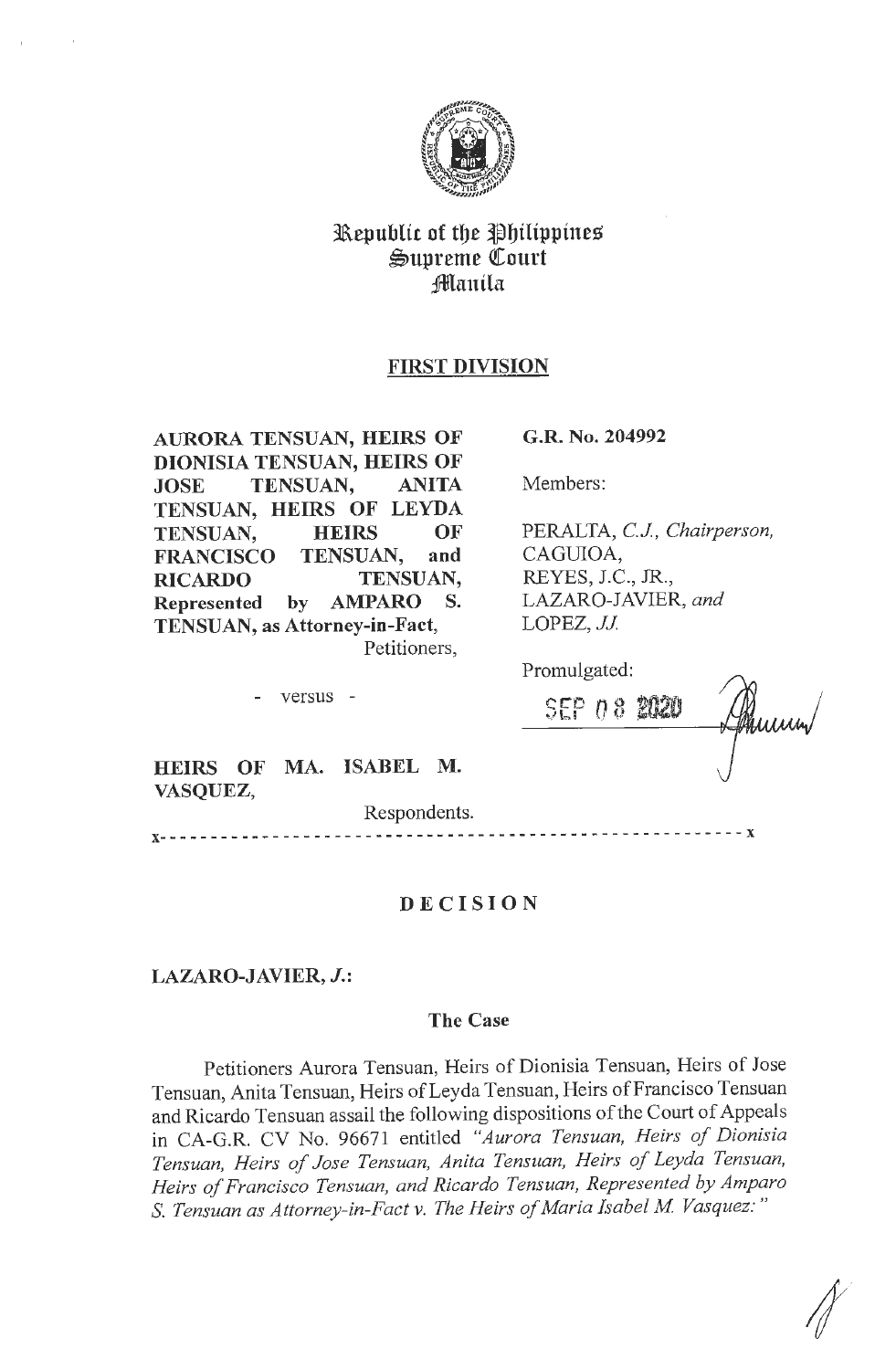1. Resolution<sup>1</sup> dated July 4, 2012 which reversed and set aside the February 24, 2012 Decision and affirmed the November 30, 2010 Order of the trial court dismissing the case on ground that petitioners' cause of action had already prescribed; and

2. Resolution<sup>2</sup> dated December 20, 2012 denying reconsideration.

## **Antecedents**

In their Complaint<sup>3</sup> dated October 7, 1997,<sup>4</sup> petitioners sued respondent Ma. Isabel M. Vasquez in Civil Case No. 98-286 for *accion reivindicatoria*  and annulment of title. Petitioners essentially alleged:

Fernando Tensuan was the registered owner of a parcel of land with an area of 32,862 square meters, more or less, located in Poblacion, Muntinlupa City, and covered by Transfer Certificate of Title (TCT) 16532 issued on January 7, 1950.<sup>5</sup> Following Fernando's death on May 19, 1976, they (petitioners) as surviving heirs executed an Extra-Judicial Settlement<sup>6</sup> and had it annotated on the dorsal portion of TCT No. 16532.<sup>7</sup>

On the other hand, respondent Ma. Isabel M. Vasquez was the owner of a parcel of land located in Bagbagan, Tunasan, Muntinlupa City which was converted into a subdivision known as the Aguila Village. The Magdaong River served as the boundary between the Tensuan property and the Aguila Village.<sup>8</sup>

Sometime in the 1990s, Ma. Isabel commissioned the rip-rapping of the northern side of her property. This affected the flow of the Magdaong River, causing it to course through the southern portion of their property.<sup>9</sup> Anita Tensuan immediately brought the matter to the attention of City Engineer Roberto Bunyi (Engr. Bunyi) who, in the presence of representatives from both parties,<sup>10</sup> conducted Joint Verification Survey VS-00-00368 from April 22-25, 1995. <sup>11</sup>

Engr. Bunyi discovered that the rip-rapping was done pursuant to Special Work Order 13-000271 supposedly issued by the Muntinlupa Estate, Rizal CLRO No. 19981 in 1986. As it was though, Special Work Order 13- 000271 covered not just the contour of the Magdaong River, but also a portion of the Magdaong River itself. More, as a result of the rip-rapping, the

<sup>9</sup>*Id.* at 155-156.

<sup>1</sup>*Rollo,* pp. 331-344.

<sup>&</sup>lt;sup>2</sup> *Id.* at 388-393.

 $3$  *Id.* at 53-57.

<sup>4</sup> Filed on December 17, 1998.

*<sup>5</sup> Rollo,* p. 155.

<sup>6</sup>Id. at 11. 7 *Id.* at 348.

<sup>8</sup>*Id.* at 156.

<sup>&</sup>lt;sup>10</sup> Engr. Rodrigo Marcelo for petitioners and Engr. Raul Dequina for respondent.

<sup>11</sup>*Rollo,* p. 159.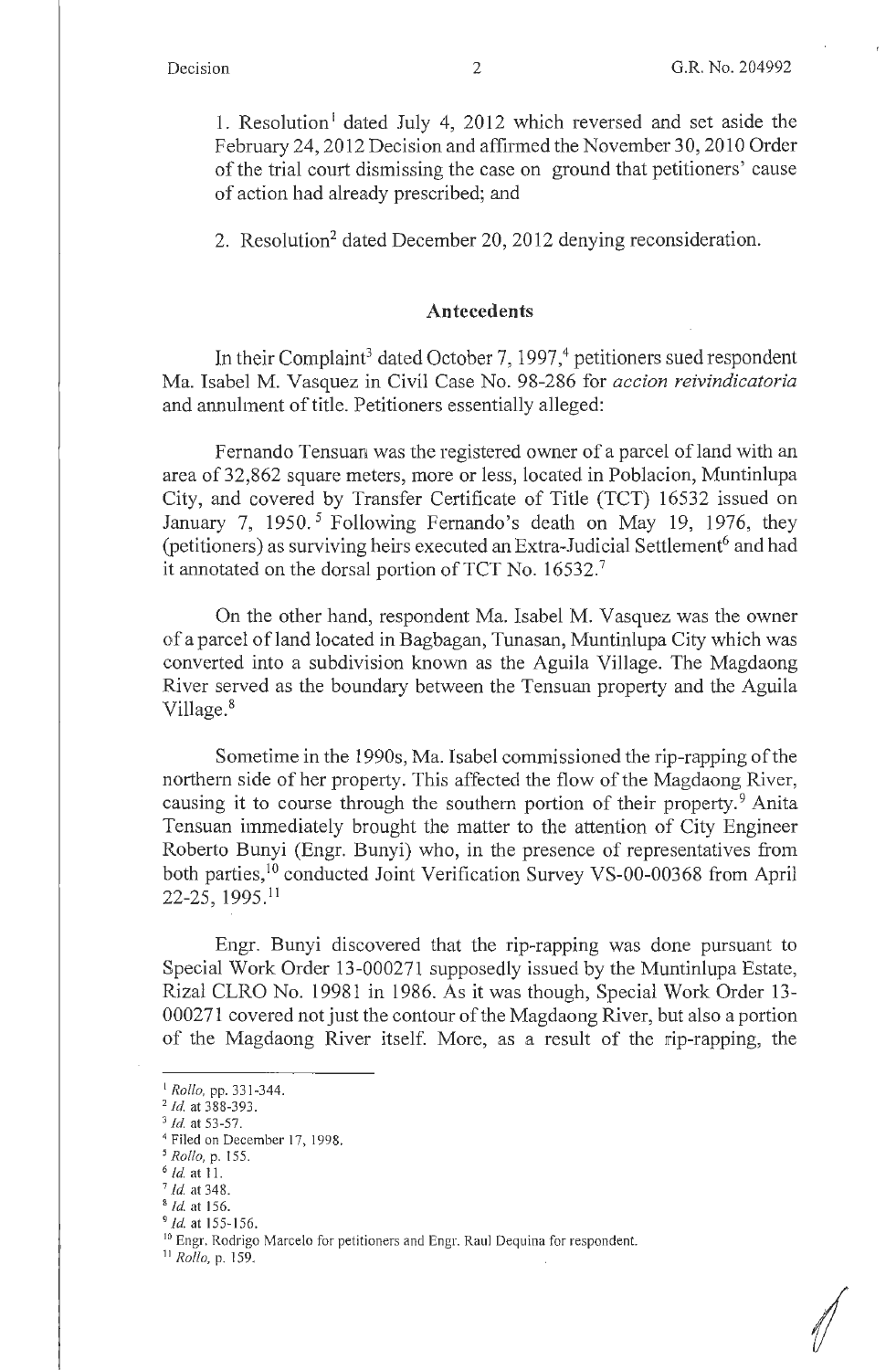Magdaong River changed its course and augmented the original area of Ma. Isabel's property by 5,237.53 square meters. Subsequently, on November 25, 1986, 12 she was issued TCT 144017 covering this additional area.

But out of this new area, 1,680.92 square meters were actually a portion of their property while 3,556.62 square meters were actually a portion of the Magdaong River. Ma. Isabel subsequently caused the subdivision of the entire 5,237.53 square meters.<sup>13</sup> As a result, TCT 144017 produced seven  $(7)$ derivative TCTs.<sup>14</sup>

Her illegal act of incorporating a portion of their property into her new title or titles deprived them of their ownership and possession thereof. Too, the rip-rapping created a new course for the Magdaong River and now posed an imminent danger to their lives and property. They, therefore, sought relief to restore their property, declare as void Special Work Order 13-000271, TCT No. 144017 and the seven (7) derivative TCTs, and restore the Magdaong River to the State.<sup>15</sup>

The case was raffled to the Regional Trial Court (RTC) - Branch 256, Muntinlupa.

In her Answer<sup>16</sup> dated March 19, 1999, respondent Ma. Isabel M. **Vasquez** denied encroaching on petitioners' property. She averred that pursuant to Special Work Order 13-000271 approved on September 11, 1986, she commissioned the rip-rapping activity on her property to prevent its erosion. The rip-rapping followed the contour of the Magdaong River. Thereafter, TCT No. 144017 was issued in her name on November 25, 1986 based on the same Special Work Order 13-000271.

She further asserted that even granting for the sake of argument that a portion of the Magdaong River was erroneously included in her title, petitioners do not have the legal personality to ask for its reversion because the river is part of the public domain. She claimed moral damages of P1,000,000.00,<sup>17</sup> attorney's fees of  $P500,000.00$ , litigation expenses of P20,000.00, and P2,000.00 as appearance fee per court attendance.

During the trial, **Amparo Tensuan** testified that she caused Joint Verification Survey VS-00-00368 to be approved by the Chief Regional Survey Division. Through the survey, it was discovered that Ma. Isabel

<sup>&</sup>lt;sup>12</sup> *Id.* at 400.<br><sup>13</sup> *Id.* at 457-458.<br><sup>14</sup> Transfer Certificate of Title No. 180014 – 3,701 sqms. Transfer Certificate of Title No. 180015 - 512 sqms. Transfer Certificate of Title No. 180016 - 100 sqms. Transfer Certificate of Title No. 180017 - 100 sqms. Transfer Certificate of Title No. 180018 - 100 sqms. Transfer Certificate of Title No. 180019 - 100 sqms. Transfer Certificate of Title No. I 80020 - 622 sqms.

<sup>15</sup> *Rollo,* pp. 458-460.

<sup>&</sup>lt;sup>16</sup> *Id.* at 75-79.<br><sup>17</sup> On the ground that the complaint was obviously intended to harass and embarrass her, caused her mental anguish, serious anxiety, besmirched reputation and social humiliation.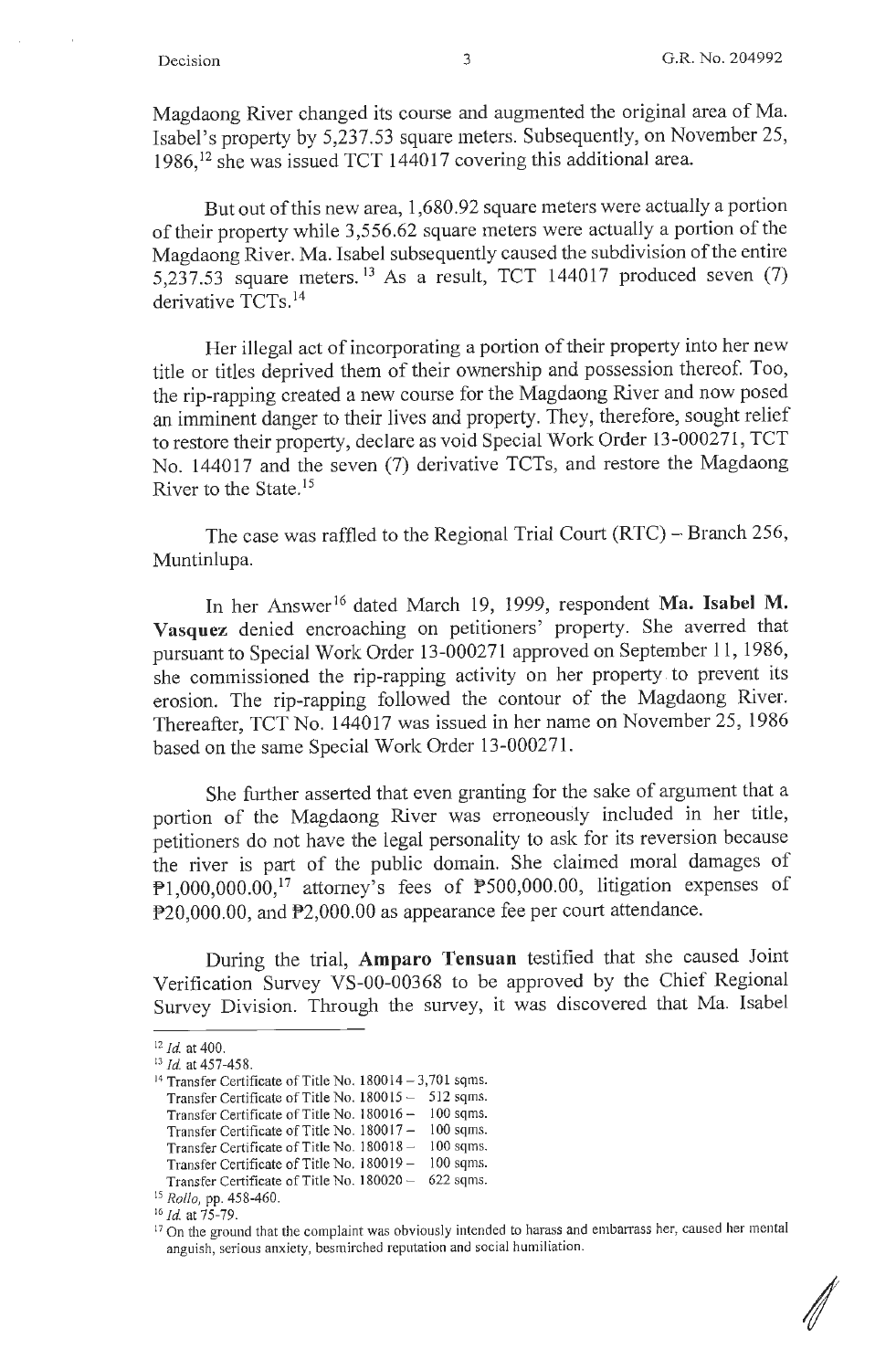encroached on their property by 1,680.92 square meters. They confirmed this through another survey performed by Engineer Rodrigo Marcelo (Engr. Marcelo) on August 8, 1997. Due to rains, however, the encroachment on their property increased from  $1,680.92^{18}$  square meters to 2,165.73 square meters per survey plan dated February 19, 2000.<sup>19</sup> They tried to stop Ma. Isabel's employees' rip-rapping activity but they were subdued by her armed security guards.<sup>20</sup>

**Geodetic Engr. Marcelo** testified that petitioners engaged his services for the Joint Verification Survey VS-00-00368 done on April 22-25, 1995. During the survey, it was discovered that respondent encroached on petitioners' property by 1,680.92<sup>21</sup> square meters. Respondent's representative Engineer Raul Dequina (Engr. Dequina) and Engr. Bunyi from the City Engineer's Office of Muntinlupa City were also present during the Joint Verification Survey.

On August 8, 1997, petitioners requested an updated survey on the size of the encroachment. The results confirmed the same 1,680.92 square meter encroachment. On February 19, 2000, petitioners engaged his services anew. This time, the results revealed that the encroachment increased to 2,165.73 square meters.<sup>22</sup> The August 8, 1997 and February 19, 2000 surveys, however, were not approved by the Chief Regional Survey Division.

City Engineer **Bunyi** testified and confirmed that a Joint Verification Survey was conducted and the same was participated in by Engr. Marcelo on behalf of petitioners and Engr. Dequina on behalf of Ma Isabel.<sup>23</sup> By letter dated June 2, 1995, he referred the matter to Atty. Roqueza de Castro of the Land Management Sector but the same was not acted upon.

For her part, **Ma. Isabel Vasquez** testified on the allegations in her Answer. She also presented **Engineer Nelson Samson<sup>24</sup>**who testified that he had been the Property Manager of the Vasquez Madrigal Group of Companies since 1999. He explained that rip-rapping is the construction or concreting of the river walls to protect the soil from erosion especially along the riverbanks. The Special Work Order, on the other hand, is issued by the surveyor as reference for construction of areas surveyed and served as the basis for riprapping.

The following steps should be accomplished before rip-rapping can be done; prepare a plan, secure a survey location and layout of the property, and secure the necessary permit from the City Engineer's Office. Here, Geodetic Engineer Jaime Beniret conducted the survey which was approved by the Regional Director of the Bureau of Lands in 1984. The survey referred to the

22 *Id.* 

<sup>23</sup>*Id.* at 160.

<sup>18</sup>1,780.92 per the RTC Decision *(ratio,* p. 158) but 1,680.92 in the Complaint *(id* at 55). 19 *Id.* at 158. 20 *Id.* at 159.

<sup>21</sup>1,780.92 per the RTC Decision *(id.* at 159).

<sup>24</sup>*Id.* at 160-161.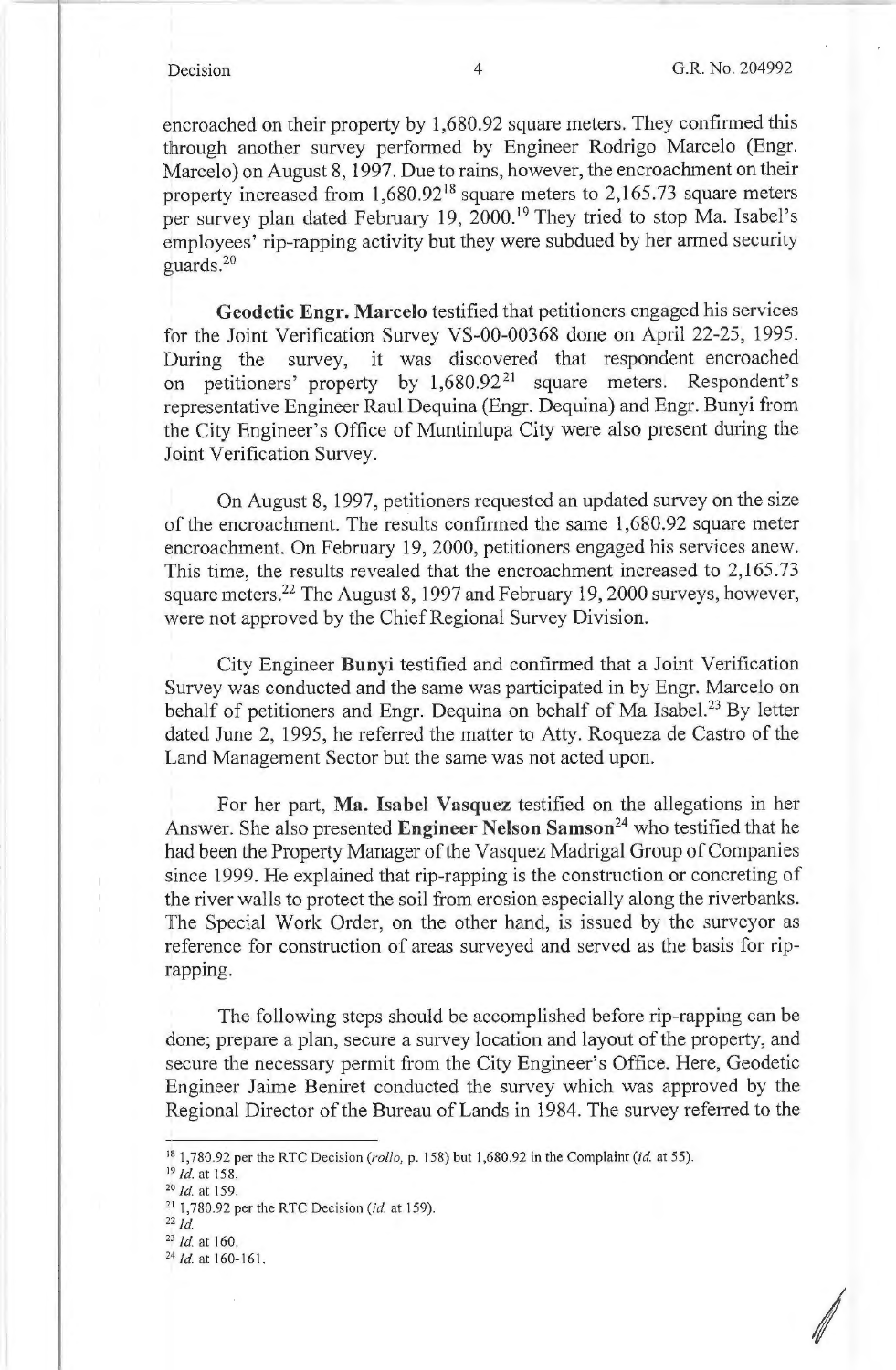property described in Special Work Order 13-000271 with an area of 5,325 square meters. He tried to secure a certified true copy of Special Work Order 13-000271 from the Bureau of Lands and the Department ofEnvironment and Natural Resources, but to no avail. He then made reference to TCT No. 144017 which was issued on the basis of Special Work Order 13-000271. He emphasized that before a title may be issued, the land must undergo survey and the data must be registered with the Registry of Deeds and Bureau of Lands where it is annotated as PSD or SWO.

Further, the rip-rapping around the Aguila Village was based on a survey, but he was not the one who conducted it nor caused the rip-rapping. It was already finished when he started his employment with the Vasquez Madrigal Group of Companies.

Accounting Clerk **Arnie Digol25** from Esguerra and Blanco Law Office testified on the billing statements they sent to Ma. Isabel.

On May 28, 2009, Ma. Isabel died. She was substituted by Dr. Daniel E. Vasquez and Maria Luisa M. Vasquez as respondent.<sup>26</sup>

### **The Trial Court's Ruling**

By Decision<sup>27</sup> dated September 16, 2010, the trial court ruled in petitioners' favor, thus:

WHEREFORE[,] in view of the foregoing, judgment is hereby rendered in favor of the plaintiffs and against the defendants, ordering as follows:

I. Declaring the SWO-13-000271 covering an area of 1,680.92 square meters of plaintiffs' property as null and void and the cancellation of Transfer Certificate of Title No. 144017 in the name of defendant;

2. The restoration of ownership and possession to the plaintiffs of the portion of their parcel of land with an area of 1,680.92 square meters taken by the defendant through SWO-13-000271, Muntinlupa Cadastral Mapping;

3. The defendants to pay plaintiffs the amount of PS0,000.00 by way of acceptance fees, Pl00,000.00 by way of Attorney's fees and Pl,500.00 appearance fees;

4. The defendants to pay plaintiffs the amount of Three Hundred Thousand (P300,000.00) Pesos for the damage to or loss of plaintiffs' property as a result of the new course of the river that traversed to their property as actual damages; and

Costs of the suit.

<sup>&</sup>lt;sup>25</sup> *Id.* at 161.<br><sup>26</sup> *Id.* at 162.

<sup>26</sup>*Id.* at 162. 27 *Id.* at 155-163.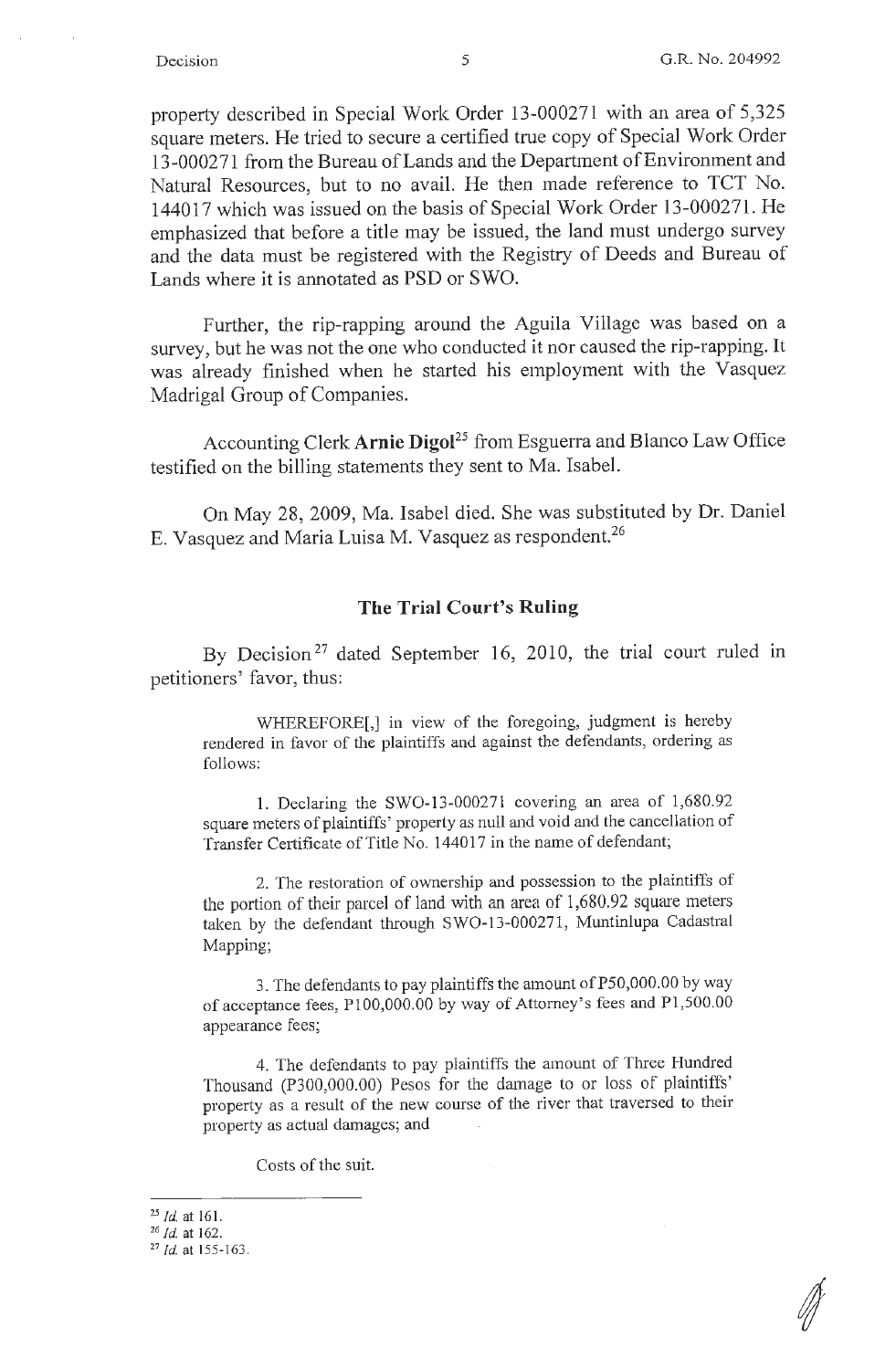Counterclaim is dismissed.

SO ORDERED.<sup>28</sup>

According to the trial court, the Magdaong River was part of the public dominion, hence, beyond the commerce of man. It could not be registered under the Land Registration Law, let alone covered by a Torrens Title. Special Work Order 13-000271 could not have licensed the taking of property, public or private, nor used to prove the validity of TCT No. 144017 and its derivative titles. Worse, the existence of Special Work Order 13-000271 was not even established during the trial.

Respondents moved for reconsideration<sup>29</sup> on the following grounds:

**First.** They owned the additional area as a result of accretion. The Magdaong River changed its course and cut into the property of petitioners and increased the land adjoining their property. Contrary to petitioner's claim, the change in course of Magdaong River was gradual and natural. Thus, they were entitled to the accretion which they received from the change of the course of the Magdaong River.

**Second.** Petitioners failed to prove that the rip-rapping was done in violation of any law or regulation, much less, that the rip-rapping itself caused the change in the course of the Magdaong River. At any rate, petitioners could not assail the accretion because registration does not protect the riparian owner against the diminution of his property through gradual changes in the course of the adjoining stream.

**Third.** TCT No. 144017 was conclusive evidence that the property no longer belonged to the public domain and that respondents were the owners thereof. More, petitioners failed to controvert Special Work Order 13-000271 approved by the Bureau of Lands. It was of no moment that Special Work Order 13-000271 could not be found in the DENR because the fact remained that TCT No. 144017 was regularly issued.

**Fourth.** Petitioners' cause of action had already prescribed. TCT No. 144017 was issued on November 25, 1986. Petitioners had one (1) year to question its registration, or four  $(4)$  years on ground of fraud, or ten  $(10)$  years on ground of implied or constructive trust. As it was, petitioners only filed the case on December 17, 1998 or after more than twelve  $(12)$  years from issuance ofTCT No. 144017.

Petitioners, on the other hand,  $30$  asserted that the Magdaong River was part of public dominion, hence, could not be registered under the Land Registration Law. There could be no accretion since respondents' occupation

<sup>28</sup>*/d.* at 163. 29 *Id.* at 164-175. 30 *Id.* at 176-188.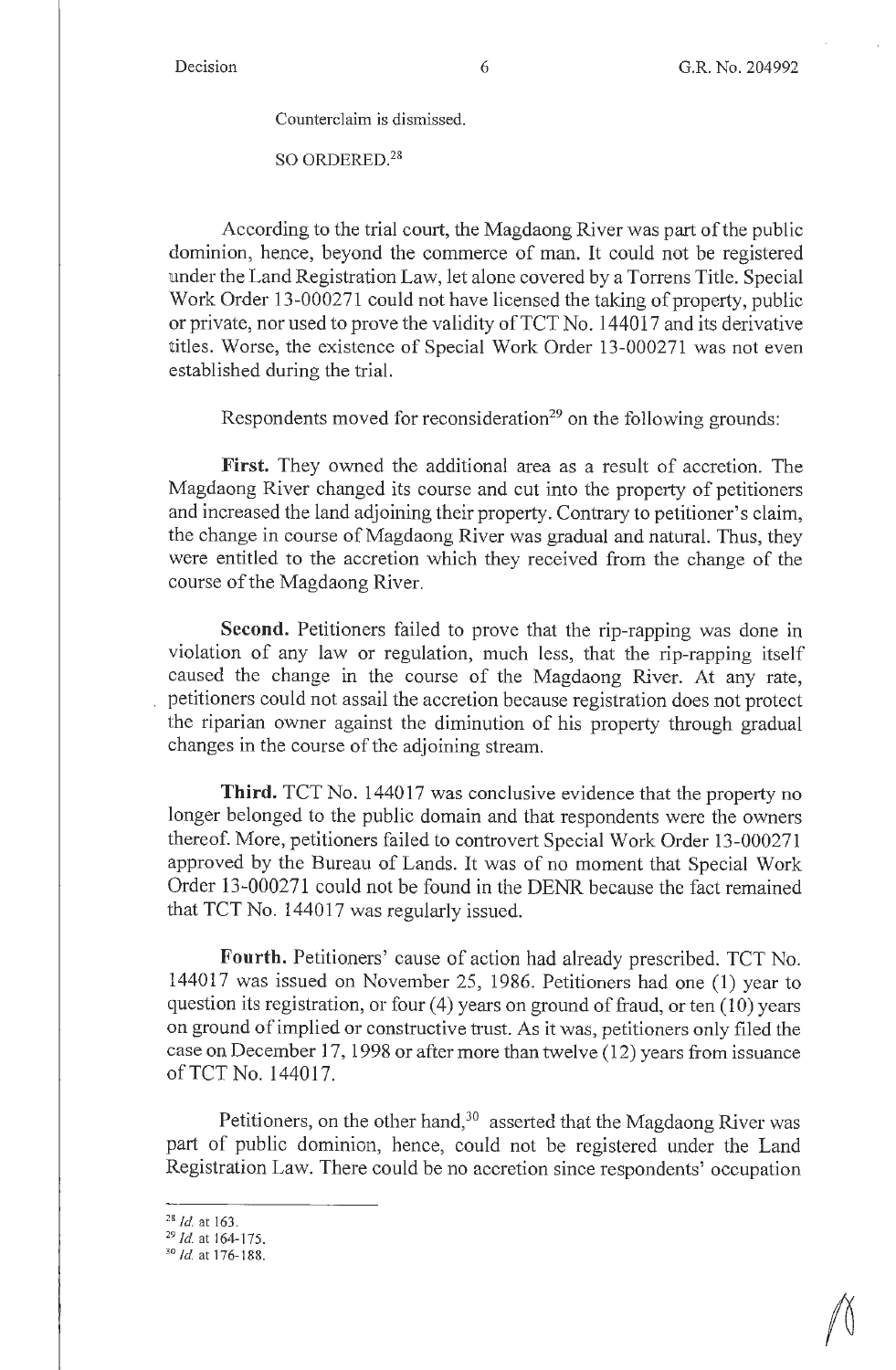of the portion of Magdaong River was not in conformity with the rules on alluvium. In fact, the additional area was incorporated through the unauthorized process of rip-rapping. The portions incorporated by virtue of the non existent Special Work Order 13-000271, therefore, were unlawfully registered. Lastly, petitioners' cause of action to declare respondents' title void does not prescribe.

By Order<sup>31</sup> dated November 30, 2010, the trial court reversed, *viz.*:

WHEREFORE[,] premises considered, the motion is hereby granted. Accordingly, the decision of this court dated September 16, 2010 is hereby recalled and set aside. The instant case is hereby dismissed.

There being lack of proof of malicious prosecution, for lack of merit, the counterclaim is likewise dismissed.

SO ORDERED.<sup>32</sup>

On reconsideration, the trial court held that petitioners' cause of action based on implied trust had already prescribed. TCT No. 144017 was issued on November 26, 1986 but the instant case was filed only on December 17, 1998. Too, while an action to compel reconveyance of titled property does not prescribe if the registered owner was in bad faith, petitioners failed to prove that respondents acquired the property and registered it illegally. Special Work Order 13-000271 was presumed regularly issued and duly approved by the Bureau of Lands.

## **The Proceedings before the Court of Appeals**

On appeal, petitioners<sup>33</sup> faulted the trial court for reversing itself on reconsideration. They insisted that respondents acquired the property through fraud and bad faith. Ma. Isabel's rip-rapping activity on the property was illegal because the Magdaong River is part of the public dominion, hence, not subject to appropriation.

At any rate, the Special Work Order 13-000271 is not among the recognized modes of acquiring ownership under the Civil Code. The trial court likewise erred when it gave credence to the same although its existence was never proven. Too, contrary to the trial court's finding that the case involved implied or constructive trust, this case was an action *reivindicatoria*  and annulment of title based on fraud is imprescriptible where the suitor is in possession of the property. Petitioners pleaded for the reinstatement of the award of damages.

<sup>31</sup>*Id.* at 189- 190.

<sup>32</sup>*Id.* at 190.

 $33$  Id. at 193-232.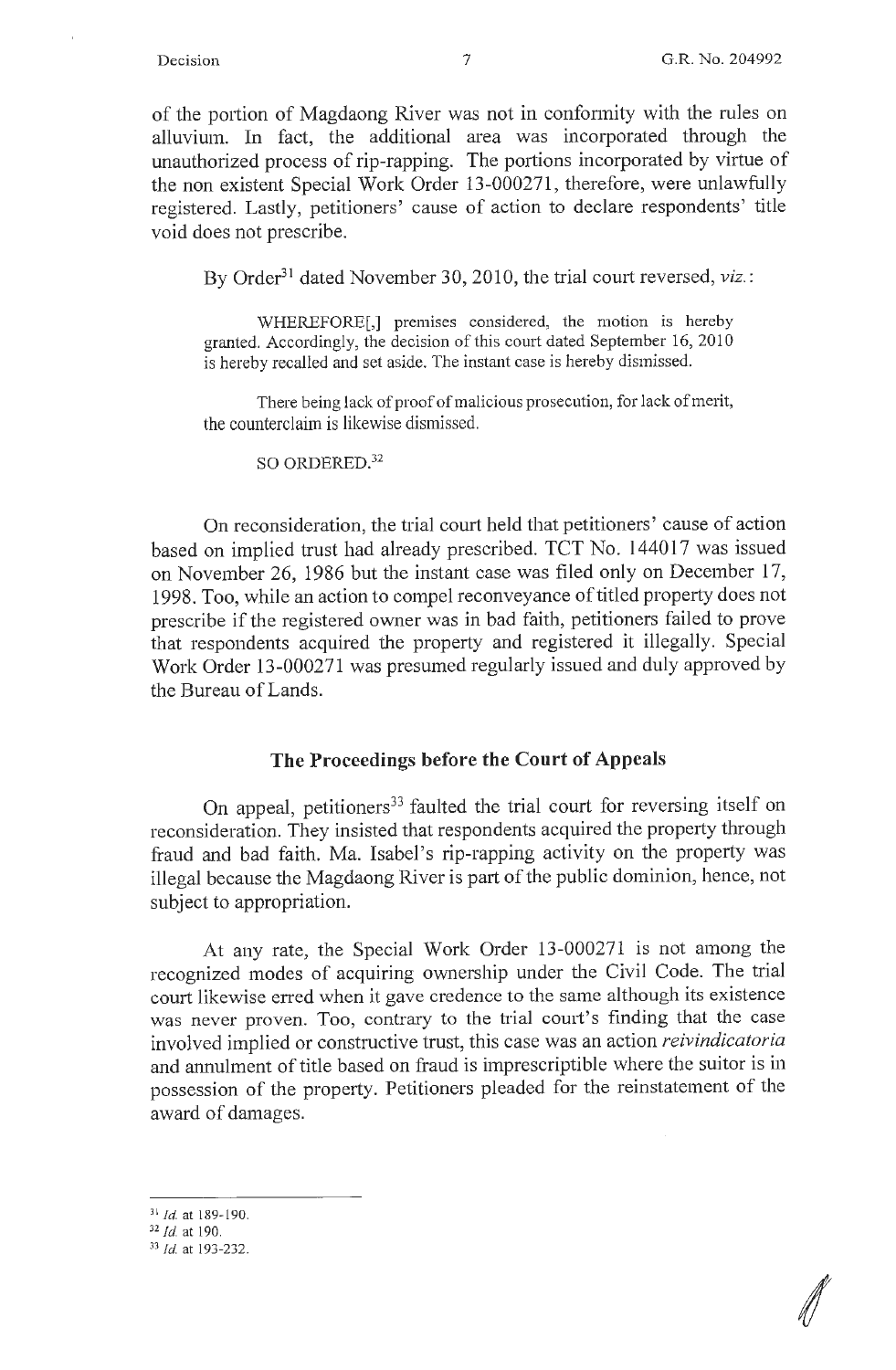Respondents,<sup>34</sup> on the other hand, countered that petitioners' cause of action had already prescribed; TCT No. 144017 was properly issued and was conclusive evidence of ownership of the property described therein by accretion; and, lastly, rip-rapping *per se* was not illegal, absent evidence of bad faith.

# **The Court of Appeals' Ruling**

By Decision<sup>35</sup> dated February 24, 2012, the Court of Appeals reversed and reinstated with modification the trial court's Decision dated September 16, 2010, thus:

**WHEREFORE,** the foregoing premises considered, the appeal is **GRANTED** and the appealed Order dated November 30, 2010 of the Regional Trial Court (RTC) of Muntinlupa City, Branch 256, in Civil Case No. 98-286 is hereby **REVERSED and SET ASIDE.** The Decision dated September 16, 2010 of the RTC is **REINSTATED,** with the **ADDITIONAL MODIFICATION** that all certificates of title emanating from TCT No. 144017, including the following:

|                  | TCT No. $180014 - 3,701$ sq. m. |
|------------------|---------------------------------|
| TCT No. 180015-  | 512 sq. m.                      |
| TCT No. 180016 - | 100 sq. m.                      |
| TCT No. 180017-  | 100 sq. m.                      |
| TCT No. 180018-  | 100 sq. m.                      |
| TCT No. 180019-  | 100 sq. m.                      |
| TCT No. 180020-  | 622 sq. m.                      |

issued by the Register of Deeds of Makati City, and located in Muntinlupa City, are likewise declared **NULL AND VOID** and hereby ordered **CANCELED.** Appellee, her heirs, assigns and persons acting for and in their behalf are **ORDERED** to restore physical possession of the subject property to appellants.

## **SO ORDERED. 36**

### The Court of Appeals held, in the main:

**First.** Prescription had not yet set in because although petitioners' action was denominated as *accion reivindicatoria* and annulment of titles, it was, also in reality a case for quieting of title which does not prescribe. At any rate, even if the case were treated as *ace ion reivindicatoria,* it was still filed within the ten (10) year prescriptive period because the dispossession occurred only sometime in the mid-**l** 990s when respondents did the riprapping. They promptly questioned the same by filing a complaint before the City Engineer's Office which conducted a joint verification survey in 1995. Thereafter, they were constrained to file the present case in December 1998

<sup>&</sup>lt;sup>34</sup> *Id.* at 234-260.<br><sup>35</sup> Penned by Associate Justice Rebecca De Guia-Salvador and concurred in by Associate Justice Normandie B. Pizarro and Associate Justice Rodil V. Zalameda (now a member of this Court), *id.* at 270-290. <sup>36</sup> *Id.* at 289-290.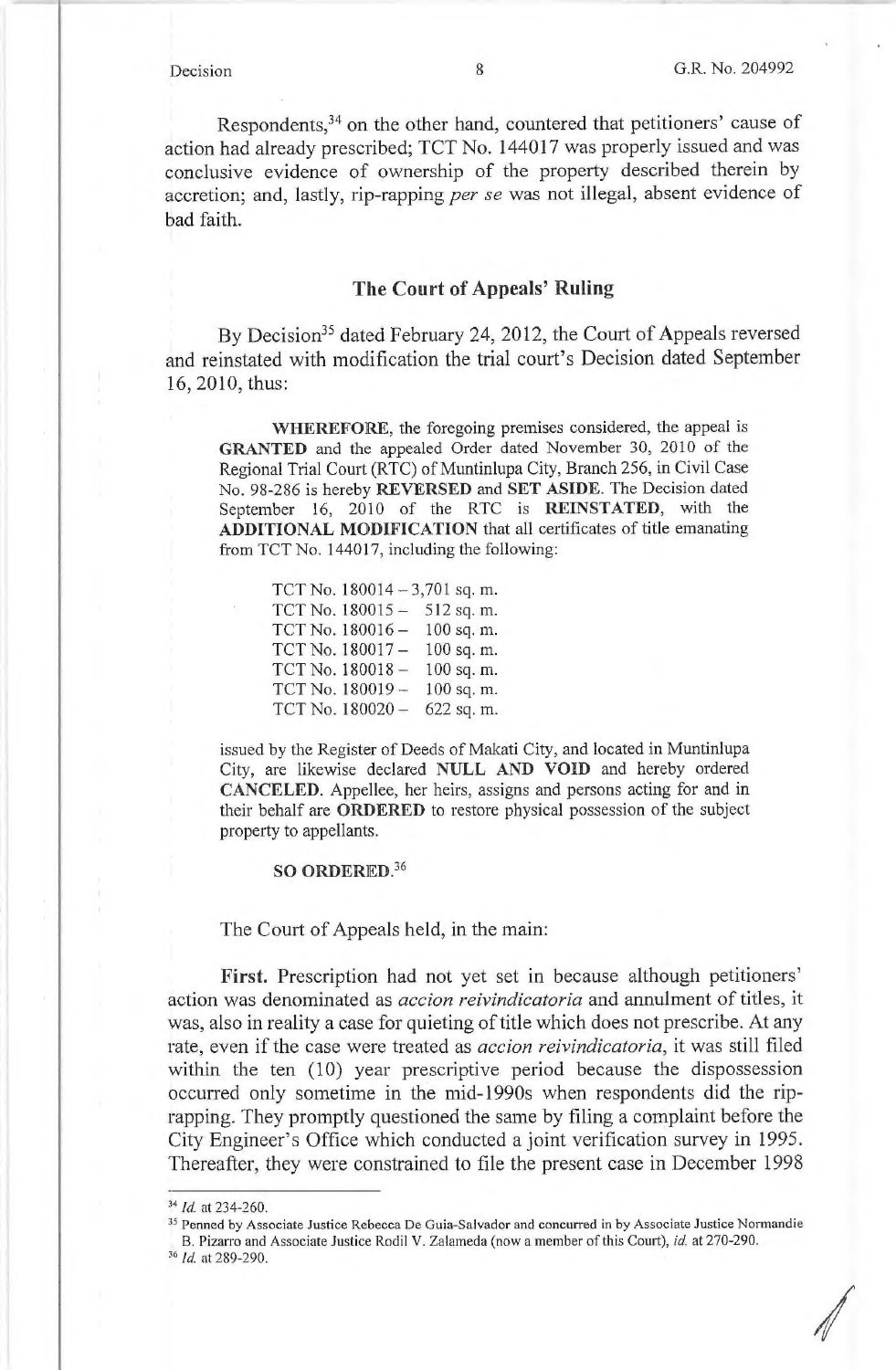because respondents refused to honor the result of the joint verification survey done on their respective properties and the Magdaong River in 1995.

**Second.** Respondents' claim over the property was solely based on Special Work Order 13-000271 which was not even presented in court.

**Third.** There was no merit in respondents' allegation that petitioners had no legal personality to file the suit because the Magdaong River is part of the public dominion. On the contrary, the complaint alleged that respondents encroached upon petitioners' property as a result of the unauthorized riprapping activity.

**Fourth,** the issue of accretion was never raised in the complaint itself nor during the trial proper.

Respondents moved for reconsideration<sup>37</sup> which the Court of Appeals granted by Resolution<sup>38</sup> dated July 4, 2012, *viz.*:

**WHEREFORE,** premises considered, the motion for reconsideration is **GRANTED** and our February 24, 2012 Decision is **REVERSED** and **SET ASIDE.** Accordingly, the appeal is **DENIED** for lack of merit and the appealed November 30, 2010 Order is **AFFIRMED**  *in toto.* 

# **SO ORDERED.**<sup>39</sup>

The Court of Appeals held that petitioners failed to allege and prove possession of the portion supposedly encroached upon by respondents. Petitioners' cause of action, therefore, was not for quieting of title but one for reconveyance of property based on implied trust which prescribed after ten (10) years from issuance of the assailed title.

TCT No. 144017 was issued based on Special Work Order 13-000271 submitted to the DENR on December 9, 1983 and approved on September 11, 1986. The purported joint verification survey did not bear the signature of respondents' supposed representative Engr. Dequina. Too, the conflicting findings on the alleged size of encroachment (1,680.92 square meters, as revealed in the 1995 survey; 2,165.73 square meters as revealed in the 2000 survey) cast serious doubts on the reliability of Engr. Marcelo's survey reports.

Petitioners' Motion for Reconsideration<sup>40</sup> was denied per Resolution<sup>41</sup> dated December 20, 2012.

<sup>37</sup>*id* at 291-305. 38 *id.* at 331-344. 39 *id.* at 343-344. 40 *Id.* at 345-36 I. 41 *Id.* at 388-393.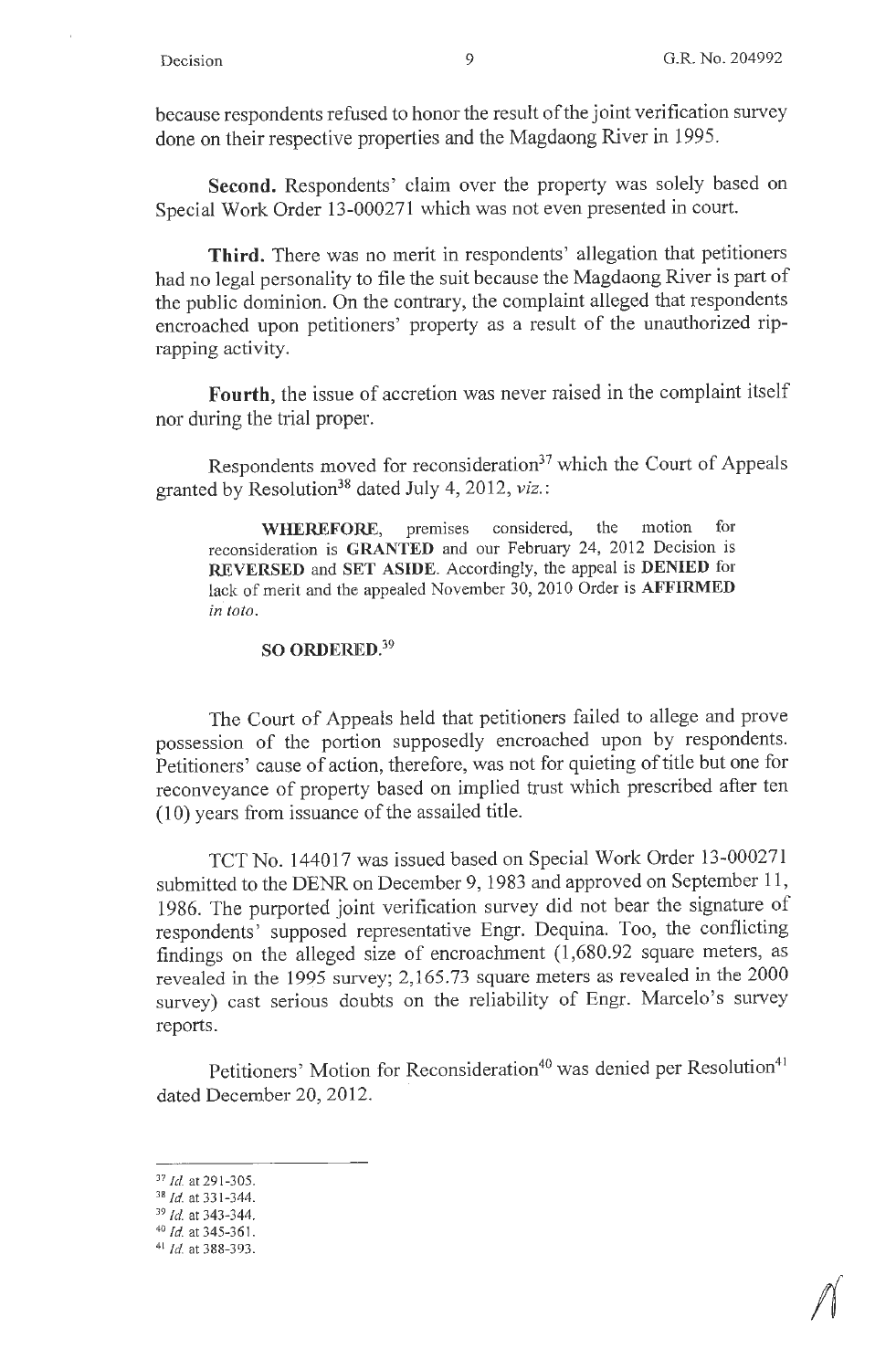### **The Present Petition**

Petitioners<sup>42</sup> now seek affirmative relief from the Court and plead that the assailed Court of Appeals' Resolutions dated July 4, 2012 and December 20, 2012 be reversed and set aside, and its Decision dated February 24, 2012, reinstated.

Petitioners claim to have been in constructive possession of the property since the execution of the Extra-Judicial Settlement on May 19, 1976. The law does not distinguish between actual physical possession, on the one hand, and constructive possession, on the other, in determining the issue of prescription. To be deemed in possession of a parcel of land, the owner is not required to set foot on every square meter thereof.

They further assert that respondents' title was acquired in bad faith. The Court of Appeals erroneously gave credence to Special Work Order 13- 000271 despite the fact that it was not presented in court. The rip-rapping activity was done on the property based on a non-existent Special Work Order. At any rate, a special work order *is* not among the recognized modes or sources of acquiring ownership under the law.

In their Comment,<sup>43</sup> respondents reiterate their arguments before the trial court. They maintain that petitioners' action below was for reconveyance of title based on implied or constructive trust which had already prescribed. At any rate, their title is indefeasible and incontrovertible. Lastly, petitioners failed to prove actual possession of the property and respondents' supposed encroachment on their property.

## **Threshold Issues**

**First.** Has petitioners' action prescribed?

**Second.** Was TCT No. 144017 validly issued in respondent Ma. Isabel's name?

**Third.** Did accretion augment the size of respondents' property?

## **Ruling**

The petition is meritorious.

## *Petitioners' cause of action has not prescribed*

<sup>42</sup>*Id.* at 7-51. 43 *Id.* at 398-432.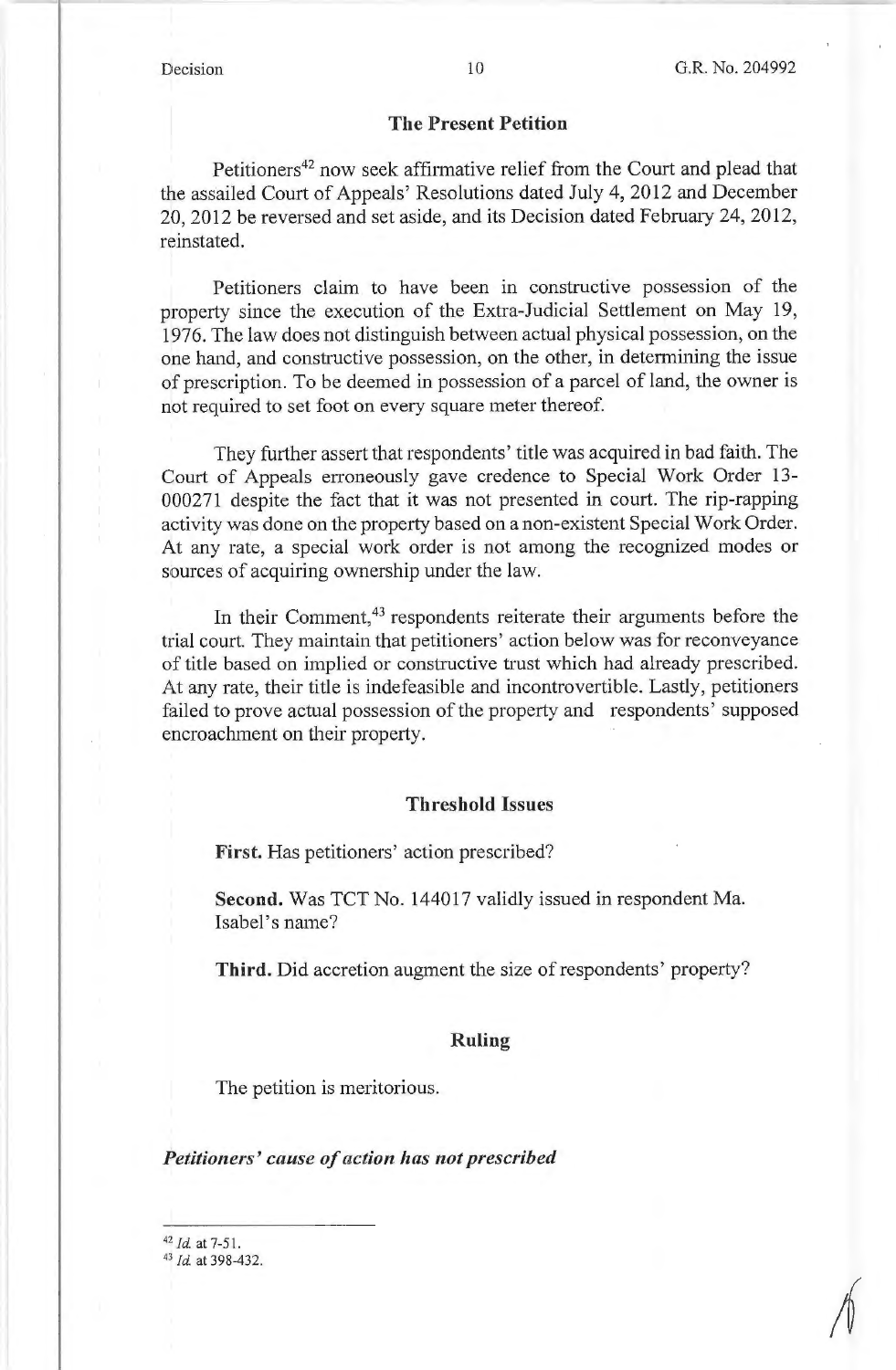Articles 476 of the Civil Code decrees:

**ARTICLE 476.** Whenever there is a cloud on title to real property or any interest therein, by reason of any instrument, record, claim, encumbrance or proceeding which is apparently valid or effective but is in truth and in fact invalid, ineffective, voidable, or unenforceable, and may be prejudicial to said title, an action may be brought to remove such cloud or to quiet the title.

An action may also be brought to prevent a cloud from being cast upon title to real property or any interest therein.

The provision governs actions for quieting of title. For this action to prosper, two  $(2)$  requisites must concur: *first*, the plaintiff or complainant has a legal or an equitable title to or interest in the real property subject of the action; and *second,* the deed, claim, encumbrance, or proceeding claimed to be casting cloud on his or her title must be shown to be in fact invalid or inoperative despite its *primafacie* appearance of validity or legal efficacy.44

Here, petitioners made the following allegations in their complaint below: 45

1. That, Plaintiffs are of legal ages, Filipinos, and residing at Poblacion, Muntinlupa City, represented by their Attorney-In Fact, AMPARO S. TENSUAN, Filipino, of legal age, and residing at Poblacion, Muntinlupa City, while Defendant is of legal age, Filipino, and residing at 4-C Urdaneta Apts., Ayala Avenue, Makati City, where summons and other court's processes may be served;

2. That, plaintiffs are co-owners of a parcel of land left by their deceased father, FERNANDO TENSUAN, located at Poblacion, Muntinlupa City, known as Lot 1233 with an area of 32,862 Square Meters, more or less and covered by Transfer Certificate of Title No. 16532 of the Register of Deeds for Makati City, Xerox copy of which is attached hereto attached and marked as Annex "A" and forming an integral part of this complaint;

**XXX XXX XXX** 

5. That, herein Plaintiffs, in order to terminate their existing ownership over the parcel of land left by deceased Fernando Tensuan, caused the subdivision of the said parcel of land into Eight lots xxx;

**XXX XXX XXX** 

7. That, as a consequence of that riprapping executed and made by the Defendant through the help of her paid employees working at that time If in the Aguila Village Subdivision, it did not only covered the portion of the Magdaong River separating the parcels of land in question but the said Riprapping overlapped some portions of the properties of the Plaintiffs in the southern part of the land fronting the Magdaong River thereby depriving

<sup>44</sup> See *Eland Phils., Inc. v. Garcia*, 626 Phil. 735, 759 (2010).

<sup>45</sup>*Rollo,* pp. 53-57.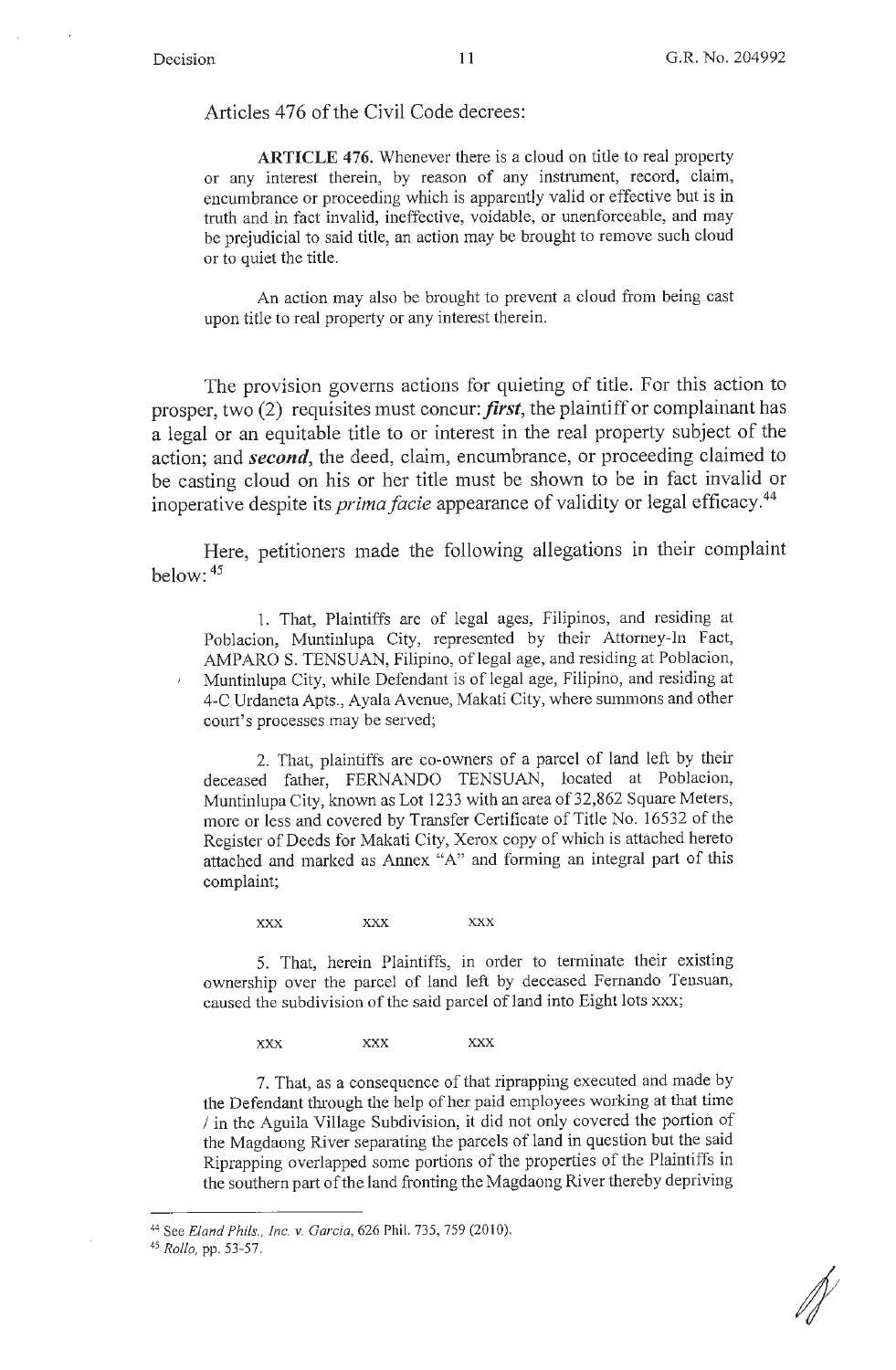the Plaintiffs of the use and enjoyment of that portion of their property taken illegally by the Defendant without their conformity and through Riprapping of the Magdaong River;

**XXX XXX XXX** 

14. That, the illegal acts of the Defendant in incorporating that portion of the parcels of land of the Plaintiffs in her parcel of land deprive[d] herein plaintiffs of their ownership and possession which this Honorable Court should promptly act on the matter in order that the portion of that parcel of land subject of this complaint be restored into the ownership and possession of the Plaintiffs;

**XXX XXX XXX** 

WHEREFORE, Premises considered, it is most respectfully prayed of this Honorable Court that, decision be rendered in the following manner:

1. Declaring the SWO-13-000271 covering an area of 5,237.53 under Transfer Certificate of Title No. 144017 as Null and Void;

2. Ordering the cancellation of Transfer Certificate of Title No. 144017 indicating Lot No. 14458, Muntinlupa Cadastral mapping and the succeeding Transfer Certificates taken from TCT No. 144017, as follows:

TCT No. 180014 -3,701 Sqms. TCT No. 180015 - 512" TCT No.  $180016 - 100$  " TCT No.  $180017 - 100$  " TCT No. 180018 - 100 " TCT No. 180019 - 100 " TCT No. 180020 - 622 "

3. Ordering the restoration of ownership and possession to the plaintiffs that portion of their parcel of land with an area of 1,680.92 Square Meters, more or less, which was taken by the Defendant through SWO-13 -00271 , Muntinlupa Cadastral Mapping after riprapping her parcel of land in the northern portion going through the Magdaong River and overlapping the portion of the parcel of land of the Plaintiffs;

4. Ordering likewise, the restoration of the Magdaong River which was taken by the Defendant through riprapping thereby affecting the parcel of land of the Plaintiffs;

**XXX XXX XXX** 

Verily, the requisites for quieting of title were sufficiently alleged in the complaint, albeit it was captioned as one for *accion reivindicatoria* and annulment of title.

**First,** petitioners indubitably have legal title over the property, having inherited the same from their father Fernando Tensuan. By Extra-Judicial Settlement dated May 19, 1976, they subdivided the property among

*I*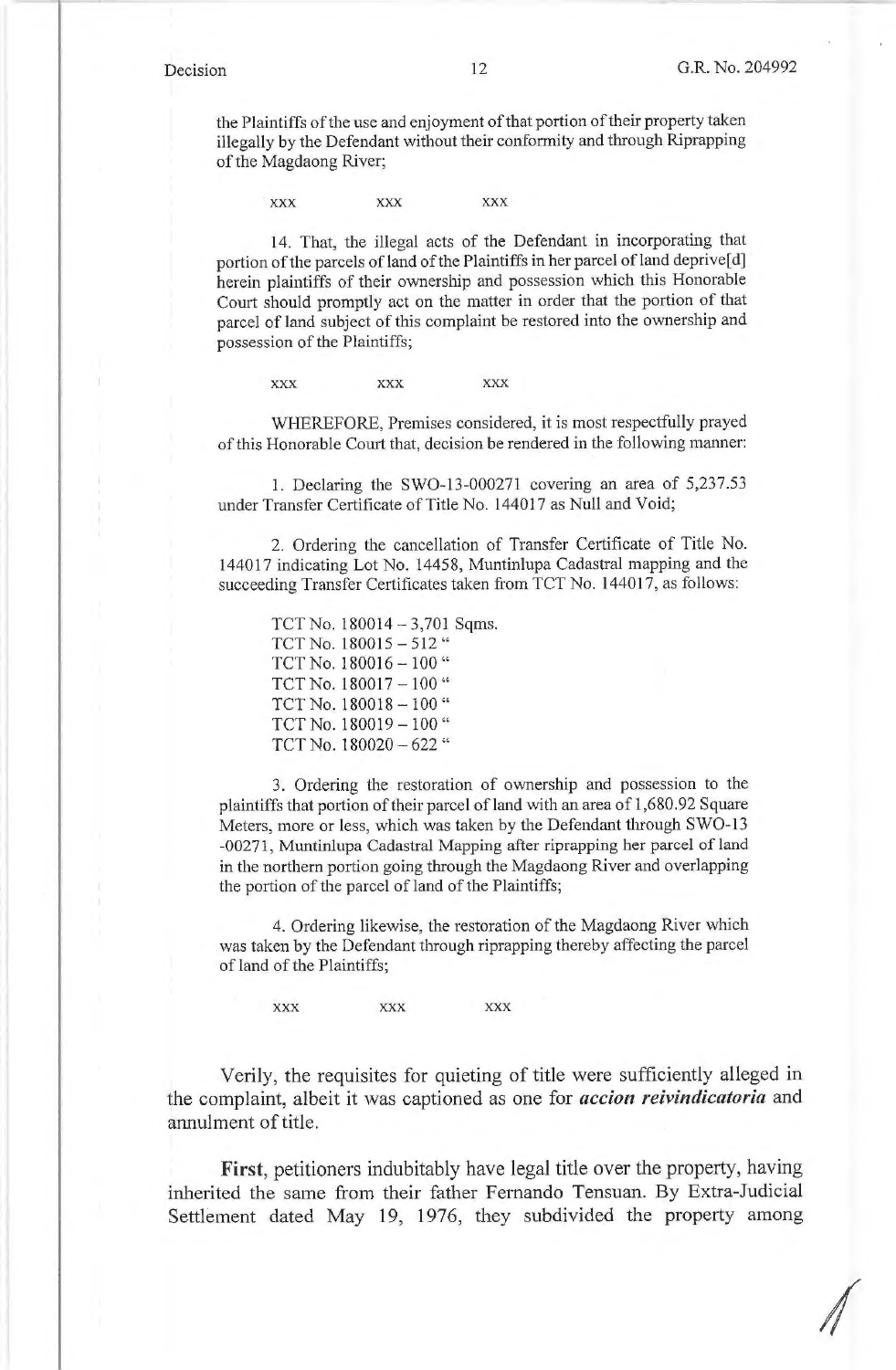themselves. This Extra-Judicial Settlement was even annotated on the dorsal portion of TCT No.  $16532.^{46}$ 

**Second.** A cloud on a title exists when (1) there is an instrument (deed, or contract) or record or claim or encumbrance or proceeding; (2) which is apparently valid or effective; (3) but is, in truth invalid, ineffective, voidable, or unenforceable, or extinguished ( or terminated) or barred by extinctive prescription; and (4) and may be prejudicial to the title.<sup>47</sup>

Here, respondent Ma. Isabel was issued TCT No. 144017 covering a 5,237.53 square meter property. Although it appears valid and effective, said title, in truth, overlaps with petitioners' TCT No. 16532 to the extent of 1,680.92 square meters. Worse, the remaining portion pertains to portions of the Magdaong River. Thus, as will further be discussed below, TCT No.  $144017$  is invalid.

Indeed, it is settled that the nature of the complaint is determined not by its designation or caption but by allegations in the complaint. As the Court pronounced in *Sps. Munsalud v. National Housing Authority:<sup>48</sup>*

The cause of action **in** a complaint is not determined by the designation given to it by the parties. The allegations in the body of the complaint define or describe it. The designation or caption is not controlling more than the allegations in the complaint. It is not even an indispensable part of the complaint.

In any case, it is clear from the allegations and petitioners' prayer that the relief they are seeking are three pronged: for quieting of their title and as a necessary consequence thereof, the reconveyance of subject property to them and annulment of the title or titles that cast cloud on their own title.

Going now to the issue of prescription, in *Maestrado v. Court of Appeals***49** the Court decreed that if the plaintiff in an action for quieting of title is in possession of the property being litigated, such action is imprescriptible. For one who is in actual possession of a land, claiming to be the owner thereof may wait until his or her possession is disturbed or his or her title, attacked before taking steps to vindicate his or her right. Undisturbed possession gives one a continuing right to seek the aid of the courts to ascertain the nature of the adverse claim and its effects on his or her title.

Here, petitioners were able to establish that they were in possession of the property when the complaint was filed. As petitioners correctly pointed out, they need not set foot on every square inch of the property to be considered in possession thereof, it being sufficient that their title to the property covers both the portion they are actually occupying and the portion

<sup>46</sup>*Id.* at 348. 47 See *Heirs of Tappa v. Heirs of Bacud,* G.R. No. 187633, April 4, 2016.

<sup>&</sup>lt;sup>49</sup> 384 Phil. 418 (2000).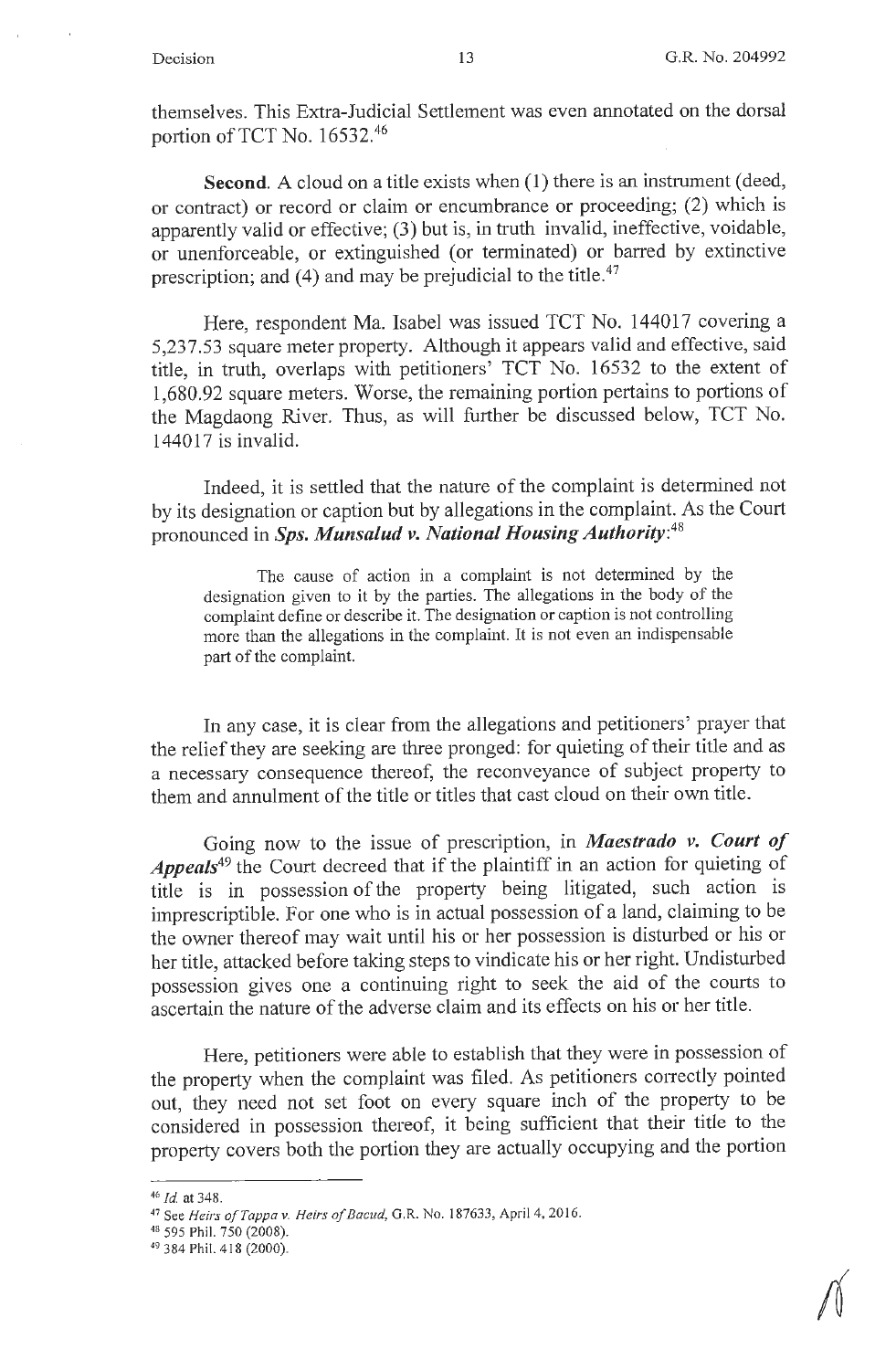encroached upon by respondents. In any event, there is no question that petitioners have been residing on the same property, albeit a portion of it was illegally included in the new title issued in respondents' name under suspicious circumstances.

At any rate, petitioners did not sleep on their rights when they promptly reported to the proper authorities Ma. Isabel's unauthorized rip-rapping activity and encroachment upon petitioners' property. As it was, Anita Tensuan immediately sought redress before the City Engineer's Office which conducted a joint verification survey on April 22-25, 1995. It was performed by Engr. Bunyi with the participation of representatives from both parties. Thereafter, the result of the verification survey was brought to the attention of Atty. Roqueza De Castro of the Land Management Sector through letter dated June 2, 1995, albeit the matter was unfortunately not acted upon.

In fine, the Court of Appeals erred in ruling that petitioners' cause of action had already prescribed.

# *Petitioners enjoy superior rights being prior registrants*

Under the Torrens system, a certificate of title serves as evidence of an indefeasible and incontrovertible title to the property in favor of the person whose name appears therein. Otherwise stated, the certificate of title is the best proof of ownership of a parcel of land.<sup>50</sup>

A decree of registration is binding and conclusive upon all persons.<sup>51</sup> Sections 31 and 52 of the Property Registration Decree provide (PD 1529) provide:

**SECTION** 31. *Decree of Registration.* - Every decree of registration issued by the Commissioner shall bear the date, hour and minute of its entry, and shall be signed by him. It shall state whether the owner is married or unmarried, and if married, the name of the husband or wife: *Provided, however,* that if the land adjudicated by the court is conjugal property, the decree shall be issued in the name of both spouses. If the owner is under disability, it shall state the nature of disability, and if a minor, his age. It shall contain a description of the land as finally determined by the court, and shall set forth the estate of the owner, and also, in such manner as to show their relative priorities, all particular estates, mortgages, easements, liens, attachments, and other encumbrances, including rights of tenant-farmers, if any, to which the land or owner's estate is subject, as well as any other matters properly to be determined in pursuance of this Decree.

*The decree of registration shall bind the land and quiet title thereto, subject only to such exceptions or liens as may be provided by*  law. It shall be conclusive upon and against all persons, including the *National Government and all branches thereof, whether mentioned by* 

<sup>50</sup> *Abobon v. Abobon,* 692 Phil. 530,540 (2012).

<sup>&</sup>lt;sup>51</sup> See *Spouses Laburada v. Land Registration Authority*, 350 Phil. 779, 789 (1998).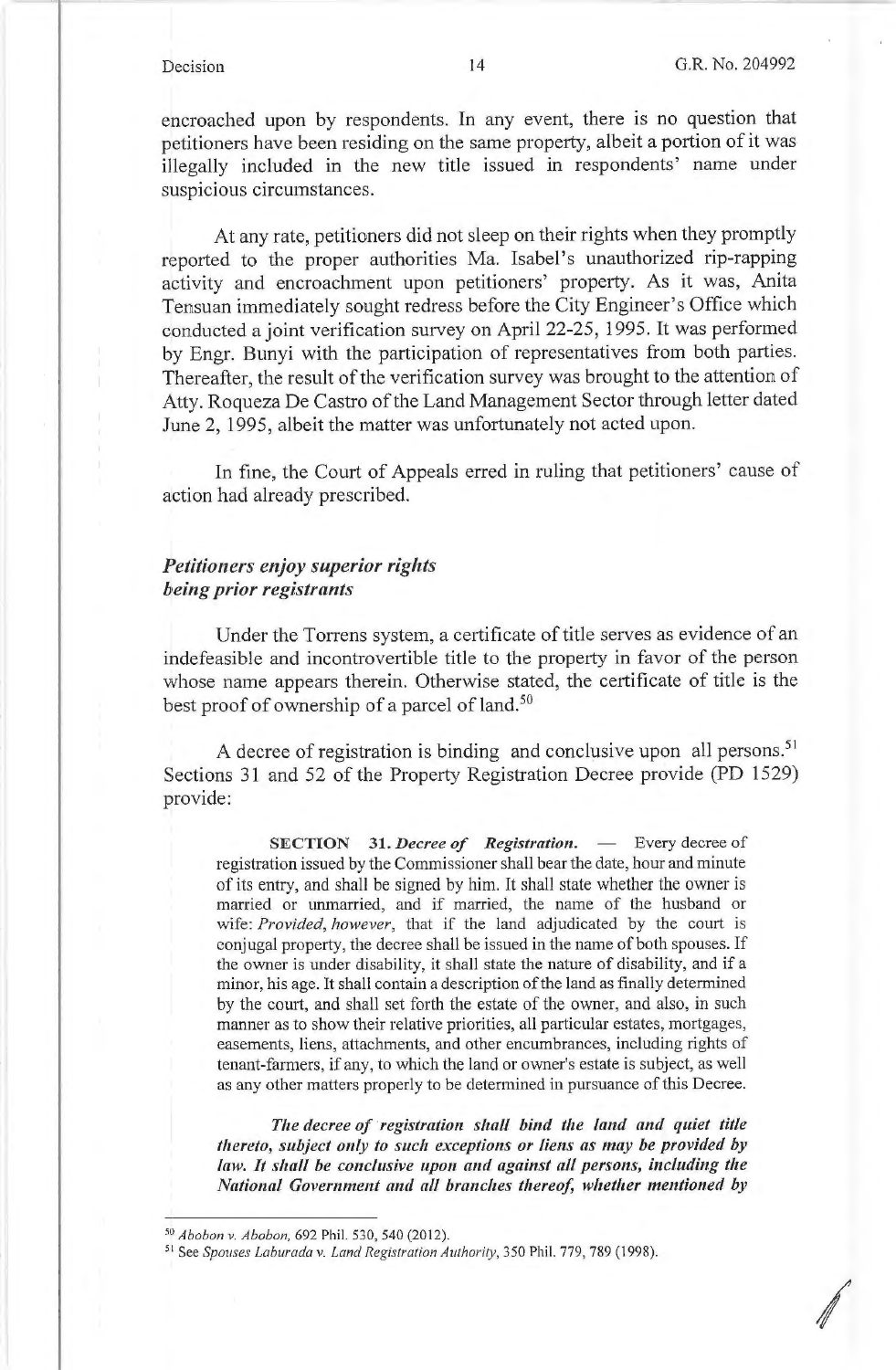*name in the application or notice, the same being included in the general description "To all whom it may concern."* (emphasis supplied)

**SECTION 52.** *Constructive notice upon registration.* - Every conveyance, mortgage, lease, lien, attachment, order, judgment, instrument or entry affecting registered land shall, if registered, filed or entered in the office of the Register of Deeds for the province or city where the land to which it relates lies, be constructive notice to all persons from the time of such registering, filing or entering.

The Court expounded on the rule on notice in *Legarda and Prieto v. Saleeby,* thus:

**Under the rule of notice, it is presumed that the purchaser has examined every instrument of record affecting the title.** Such presumption is irrebutable. **He is charged with notice of every fact shown by the record** and is presumed to know every fact which an examination of the record would have disclosed. This presumption cannot be overcome by proof of innocence or good faith. Otherwise the very purpose and object of the law requiring a record would be destroyed. Such presumption cannot be defeated by proof of want of knowledge of what the record contains any more than one may be permitted to show that he was ignorant of the provisions of the law. The rule that all persons must take notice of the facts which the public record contains is a rule of law. The rule must be absolute. Any variation would lead to endless confusion and useless litigation.<sup>52</sup>

Here, petitioners' TCT No. 16532 was issued on January 7, 1950. As such, third persons were already precluded from registering the same property covered by the title. As it was though, respondent Ma. Isabel was issued TCT No. 144017 on November 25, 1986. There is no dispute that both certificates of title overlap insofar as the 1,680.92 square meters are concerned. Between the two (2) titles, the prior registrant is preferred. For at the time respondent Ma. Isabel registered her alleged property, she was already charged with knowledge that 1,680.92 square meters thereof already belonged to petitioners.

# *There was no basis for the issuance of TCT No. 144017 in the name of Ma. Isabel M. Vasquez*

As borne on the face of TCT No. 144017, Special Work Order 13-000271 dated September 11, 1986 was indicated as basis for its issuance. It was this so-called Special Work Order 13-000271 which supposedly authorized the rip-rapping to be done on Ma. Isabel's property, as a result of which, the Magdaong River changed course. She then had both the abandoned and present river courses, as well as a portion of petitioners' adjacent property titled in her name.

<sup>52 31</sup> Phil. 590, 600-601 (1915).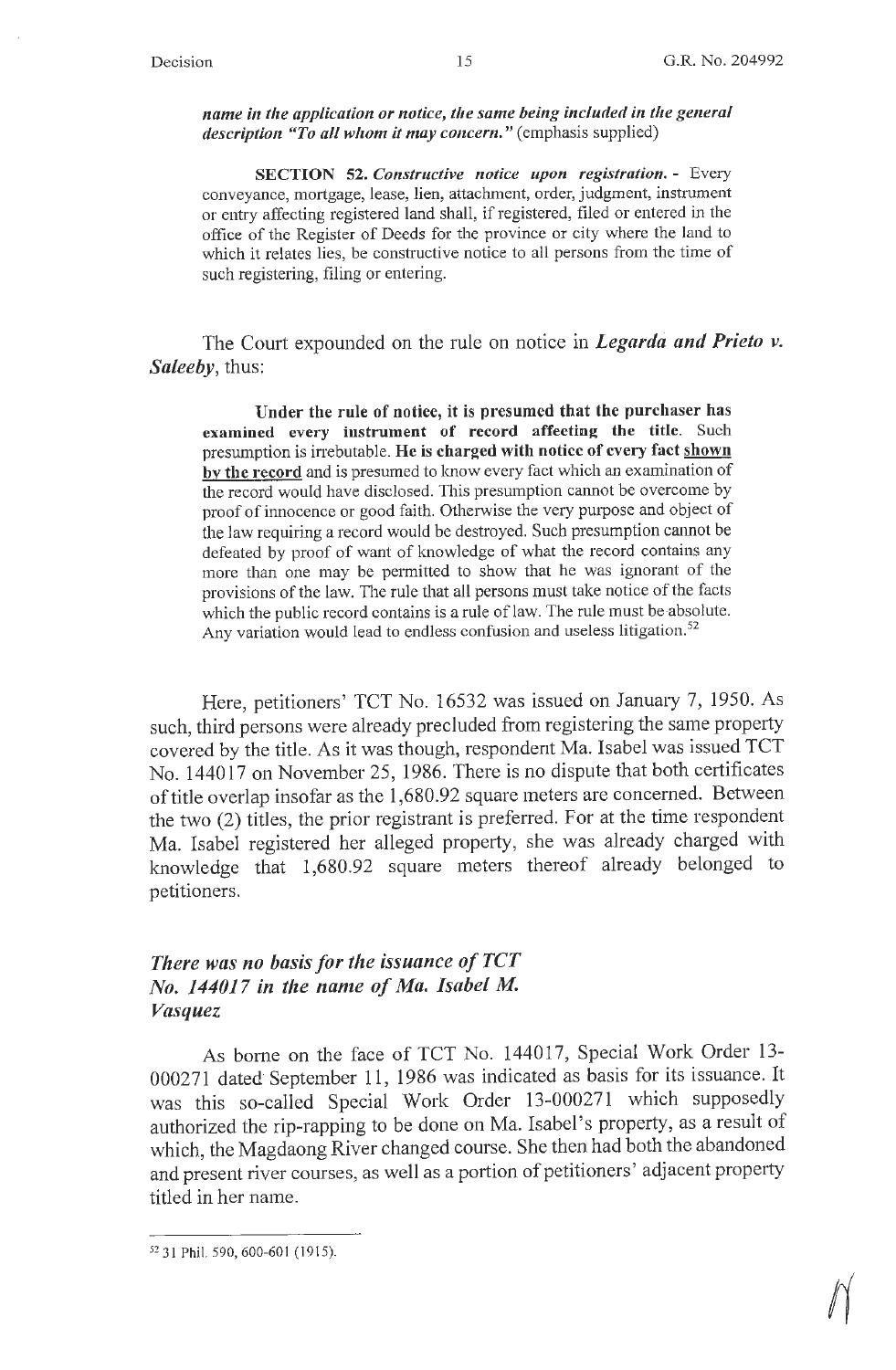Verily, the presumption of regularity in the issuance of TCT No. 144017 is belied by: *first,* the source of this title was the so called Special Work Order 13-000271 which in ordinary was a mere construction permit; *second,* the fact that TCT No. 144017 covered 3,556.62 square meters of the abandoned and present course of the Magdaong River which is a property of public dominion under Articles 420<sup>53</sup> and 502<sup>54</sup> of the Civil Code. In *Republic v. Tan,55* the Court decreed that property of public dominion is outside the commerce of man; and *finally*, TCT No. 144017 overlapped with 1,680.92 square meter portion of petitioners' own property.

What exactly is a special work order? It is issued by a surveyor as reference for construction works on surveyed areas. Section 161 of DENR Memorandum Circular No. 013-10 is categorical that a special work order cannot be a subject of title, *viz.:* 

## **Special Surveys**

**SECTION 161.** Surveys for geographic and scientific investigations, experiments and all other surveys not otherwise mentioned in this Manual shall be made in accordance with special instructions which may be issued for the purpose following the tertiary accuracy of an isolated survey. This shall be designated as "Special Work Order" (Swo) which cannot be a subject of titling and must be clearly stated on the plan.<sup>56</sup>

Even assuming, therefore, that the so-called Special Work Order 13- 000271 was issued authorizing the rip-rapping activity to be done on Ma. Isabel's property, it absolutely cannot become the basis of titling on any property in the name of Ma. Isabel. On its face, therefore, TCT No. 144017 that was issued and sourced out from Special Work Order 13-000271 is void *ab initio.* 

And rightly so. For a mere special work order which in ordinary parlance is simply a construction permit is never among the recognized modes of acquiring property under the Civil Code, *viz.:* 

**ARTICLE 712.** Ownership is acquired by occupation and by intellectual creation.

<sup>53</sup>**ARTICLE 420.** The following things are property of public dominion:

<sup>(1)</sup> Those intended for public use, such as roads, canals, *rivers,* torrents, ports and bridges constructed by the State, banks, shores, roadsteads, and others of similar character;

<sup>(2)</sup> Those which belong to the State, without being for public use, and are intended for some public service or for the development of the national wealth. (339a) (Civil Code of the Philippines, Republic Act No. 386, June 18, 1949).<br><sup>54</sup> **ARTICLE 502.** The following are of public dominion:

<sup>(1)</sup> **Rivers and their natural beds;** 

xxxx (Civil Code of the Philippines, Republic Act No. 386, June 18, 1949).<br><sup>55</sup> See Republic v. Tan, 780 Phil. 764 (2016).

<sup>&</sup>lt;sup>56</sup> Adoption of the Manual on Land Survey Procedures, DENR Memorandum Circular No. 013-10, June 23, 2010.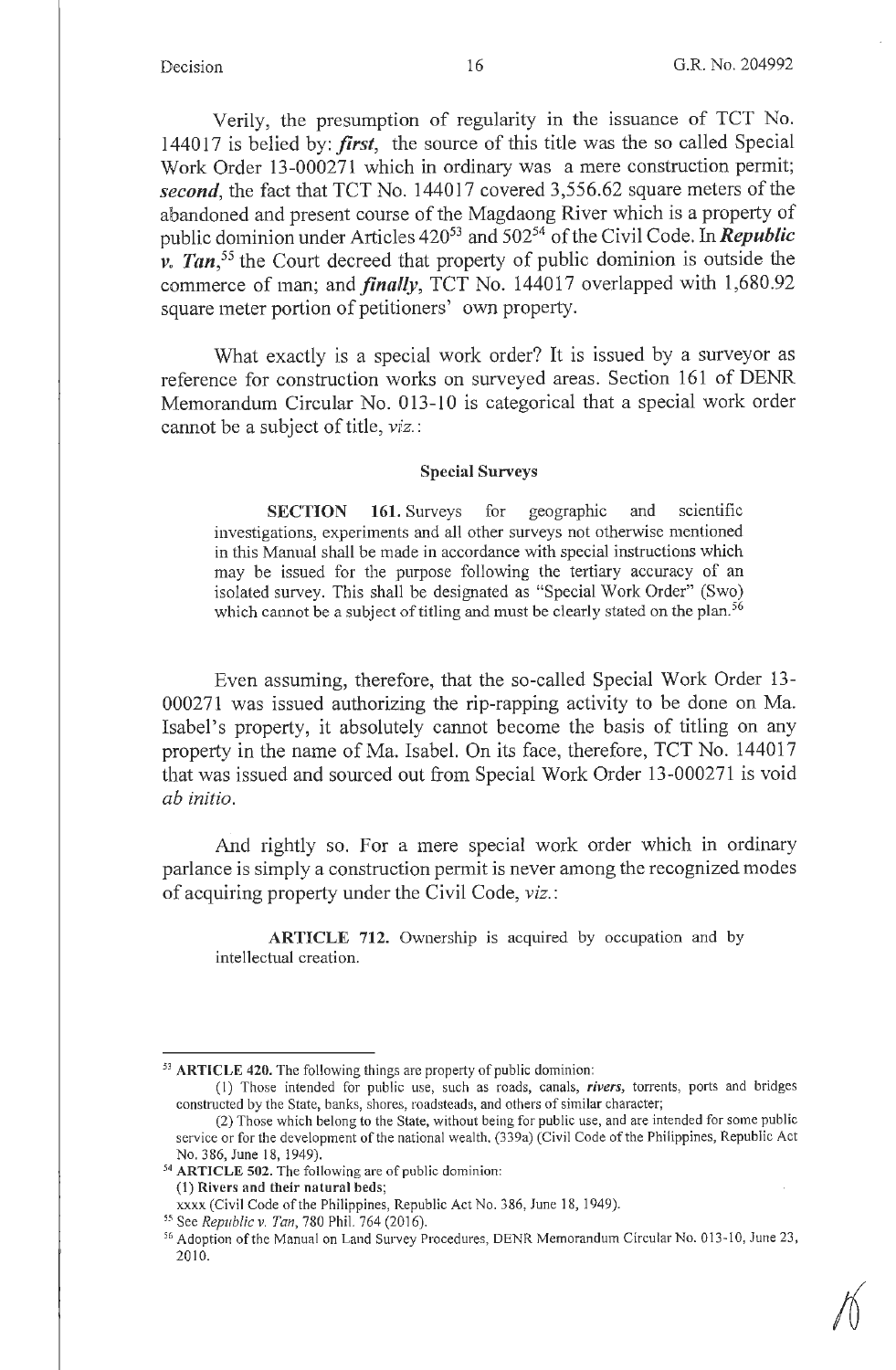Ownership and other real rights over property are acquired and transmitted by law, by donation, by testate and intestate succession, and in consequence of certain contracts, by tradition.

They may also be acquired by means of prescription. (609a)

To be sure, the dubious registration of the area in the name of Ma. Isabel per TCT No. 144017 was void from the very beginning. It should not have been issued at all because to repeat, a mere special work order or in ordinary parlance, a mere construction permit never vests title or ownership in favor of anyone over any real property.

*Respondents' theory of accretion was belatedly raised on motion for reconsideration before the trial court and may not be invoked to cover lands of public domain; but whether accretion exists here is a question of fact which is improper under Rule 45* 

Respondents also claim that the property described in TCT No. 144017 was a product of accretion, hence, it belongs to them.

The argument must fail.

As the Court of Appeals held in its February 24, 2012 Decision:

As to the issue of accretion, the same is being raised only for the first time in this appeal (should be on motion for reconsideration before the trial court) and was never alleged in appellee's answer. It was not among the issues joined in the proceedings below. It suffices that We find more convincing and in accord with the record the RTC's finding in its Decision dated September 16, 2010 that the riprapping done by appellee encroached on the Magdaong River and thus, the property for which appellee obtained title was not validly registered, a river being part of public domain and beyond the commerce of man. The RTC also correctly found that the SWO cannot be used to take privately owned property and property of the public dominion, being not among the modes of acquiring ownership. Notably, the existence of the SWO was not even proven during trial, with appellee failing to produce an original copy of it. Therefore, appellee did not acquire lawful ownership of the subject property.<sup>57</sup>

As a rule, a party who deliberately adopts a certain theory upon which the case is tried and decided by the lower court will not be permitted to change its theory on appeal. Points of law, theories, issues and arguments not brought to the attention of the lower court need not be, and ordinarily will not be, considered by a reviewing court, as these cannot be raised for the first time at such late stage. Basic considerations of due process underlie this rule. It would

*<sup>51</sup> Rollo,* pp. 288-289.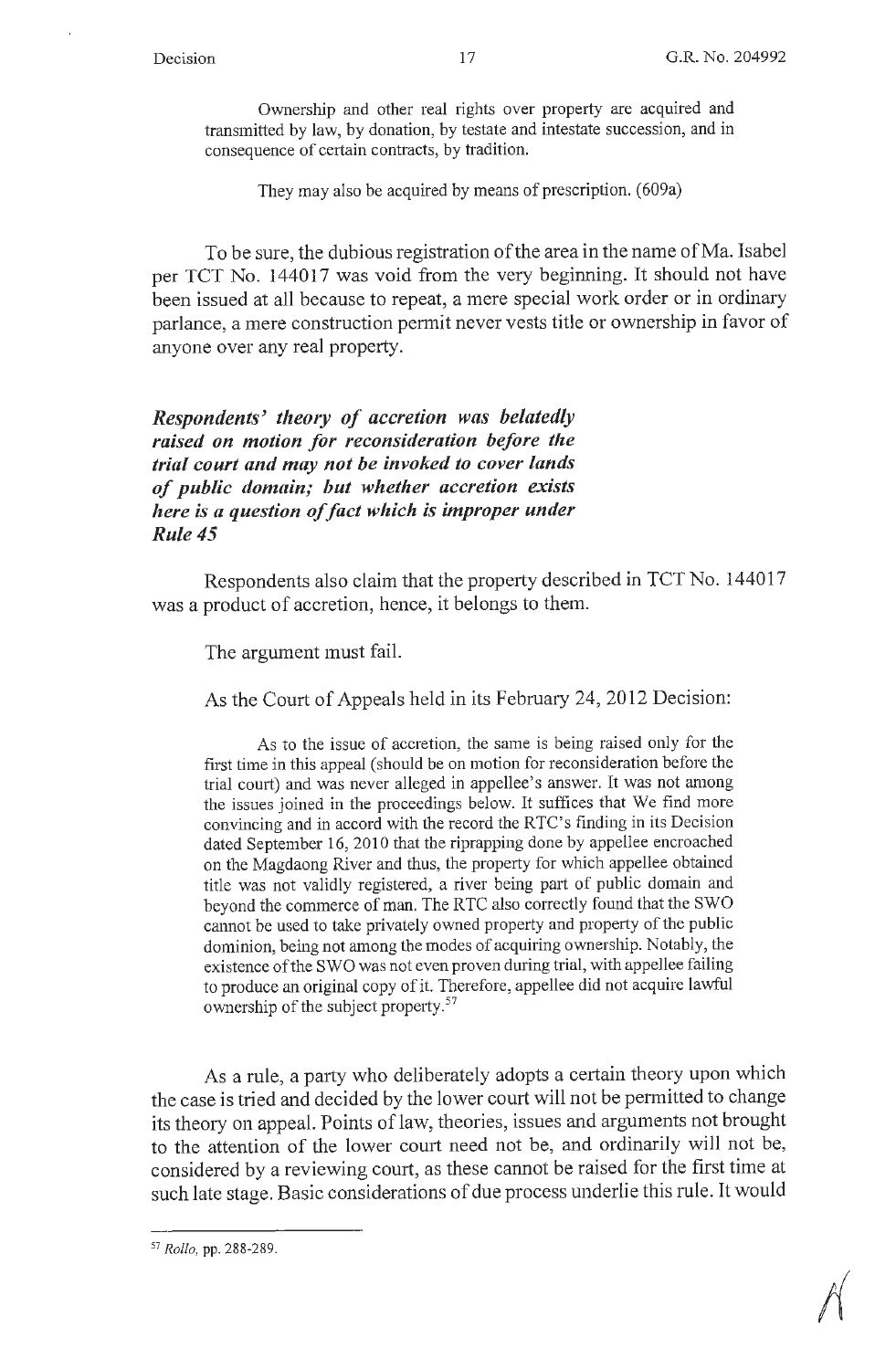be unfair to the adverse party who would have no opportunity to present further evidence material to the new theory, which it could have done had it been aware of it at the time of the hearing before the trial court. To permit petitioner in this case to change its theory on appeal would thus be unfair to respondent, and offend the basic rules of fair play, justice and due process.<sup>58</sup>

At any rate, we cannot depart from the fact that on its face, TCT No. 144017 is void *ab initio.* It was issued on the basis of a mere special work order or construction permit. We cannot certainly look for and accept another source belatedly offered by Ma. Isabel, *i.e.,* accretion. Surely, a void title is inexistent and beyond any form of cure.

Be that as it may, whether accretion took place here is a question of fact beyond the prism of Rule 45 . The Court is not a trier of facts.

All told, petitioners are rightfully entitled to the relief prayed for. Title No.144107 is declared void *ab initio* and respondents are obliged to surrender and deliver to petitioners the ownership and possession of the latter's 1,680.92 square meters based on the Joint Verification Survey VS-00-00368 conducted by City Engineer Bunyi on April 22-25, 1995, subject to the approval of the Regional Technical Director for Lands. 59

As for the remaining portion of 3,556.62 square meters, the same belongs to the State and may be the subject of its appropriate action against respondents.

In its Decision dated September 16, 2010, the trial court correctly awarded  $P50,000.00$  by way of acceptance fees,  $P1,500.00$  appearance fees, and  $\mathbb{P}100,000.00$  as attorney's fees. Too, respondents lose whatever was built or planted on the 1,680.92 square meter property of petitioners pursuant to Article 449 of the Civil Code, *viz.:* 

*I* 

<sup>&</sup>lt;sup>58</sup> See *Philippine Ports Authority v. City of Iloilo*, 453 Phil. 927, 934-935 (2003).<br><sup>59</sup> SECTION 146. The Regional Technical Director for Lands may issue order to conduct a verification survey whenever any approved survey is reported to be erroneous, or when titled lands are reported to overlap or where occupancy is reported to encroach another property. In the conduct of verification survey, the Geodetic Engineer shall, among others:

a. Ascertain the position and descriptions of the existing survey monument or marker, buildings, fences, walls, and other permanent improvements, which are used to provide evidence of original boundaries;

b. Give primary consideration to original survey marks, except where other evidence, including original measurements, position of improvements, or statements by occupants, suggest that the original markers were incorrectly placed or have been disturbed;

c. Ascertain the position of buildings, fences, walls or other permanent improvements adversely affected by the determination of the boundaries;

d. Inform the parties concerned of the effect of the determination of the boundaries and secure a statement from the parties that they have been informed of these findings; and

e. Include the submission of a narrative report under oath.

The conduct of verification survey on the basis of a court order directing the Geodetic Engineer of the LMS office concerned shall be made with the authority issued by the RTD for Lands specifying therein the name/s of the designated LMS officials/employees. (Adoption of the Manual on Land Survey Procedures, DENR Memorandum Circular No. 013-10, June 23, 20 10).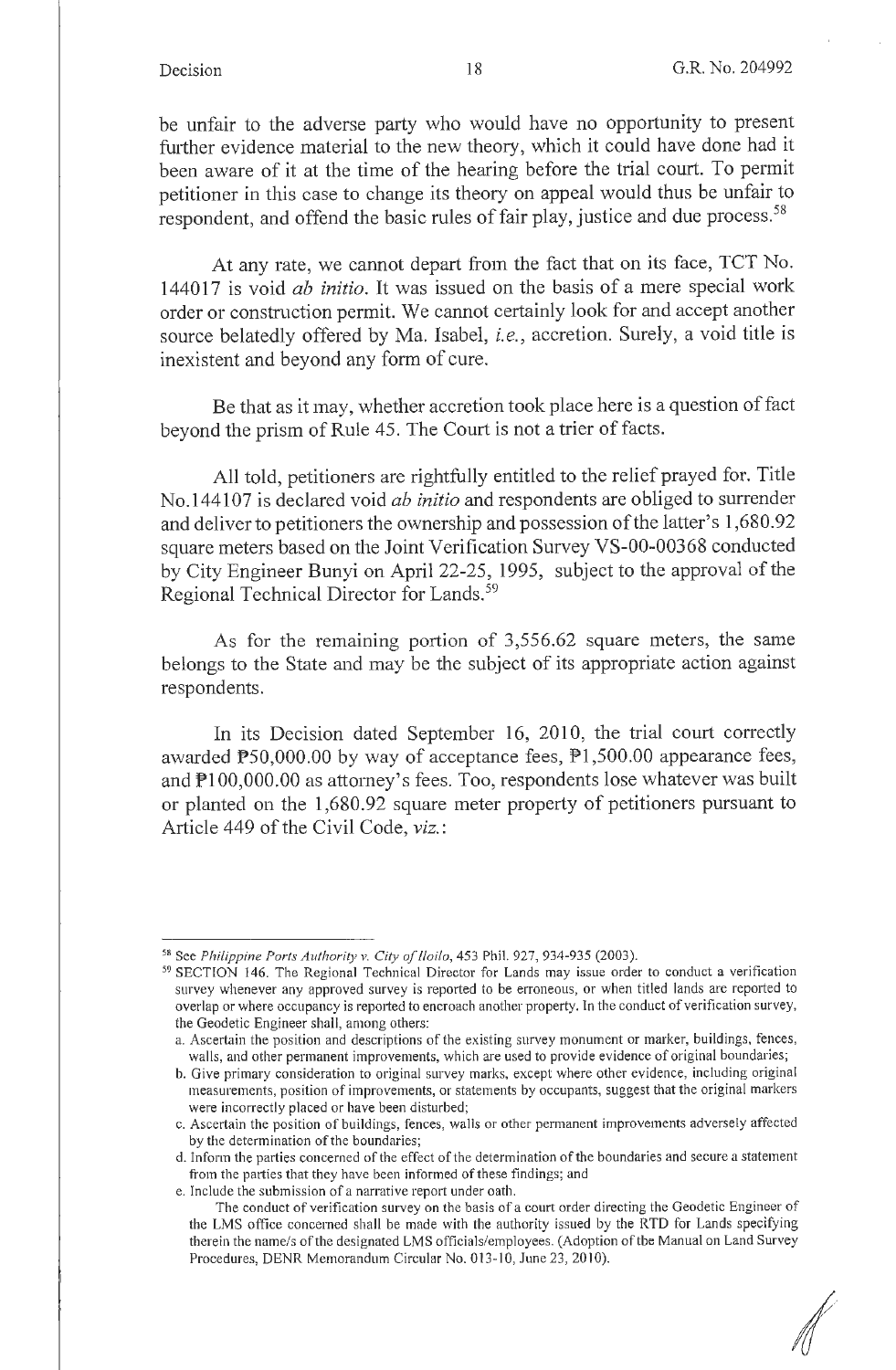**ARTICLE 449.** He who builds, plants or sows in bad faith on the land of another, loses what is built, planted or sown without right to indemnity. 60

Respondent Ma. Isabel Vasquez was a builder in bad faith because; *first*, she caused the issuance of TCT No. 144017 in her name based on a mere construction permit or the so called Special Work Order 13-000271, the existence of which has not even been established; *second,* despite notice of the encroachment on petitioners' property, respondent Ma. Isabel simply ignored the same; and *third,* she included in her supposed new title portions of the Magdaong River, albeit the same belong to the State and beyond the commerce of man.

Under Article 450 of the Civil Code, the owner of the land on which anything has been built, planted or sown in bad faith may (1) demand the demolition of the work, or that the planting or sowing be removed, in order to replace things in their former condition at the expense of the person who built, planted or sowed; or (2) compel the builder or planter to pay the price of the land, and the sower the proper rent.<sup>61</sup> The records, however, do not show that petitioners elected to avail any of the enumerated options under Article 450. Thus, petitioners are directed to inform the trial court of the option which they have elected within fifteen (15) days from finality of this decision.

Finally, the Court finds no basis to award actual damages of P300,000.00. To be sure, the trial court failed to specify the facts and evidence which would warrant such award. In any event, the Court, too, notes that petitioners did not seek payment for actual damages in their complaint.

**ACCORDINGLY,** the petition is **GRANTED.** The Resolutions dated July 4, 2012 and December 20, 2012 of the Court of Appeals in CA-G.R. CV No. 96671 are **REVERSED** and **SET ASIDE.** TCT No. 144017 and its derivative titles are declared void. Respondent Ma. Isabel M. Vasquez and her successors in interest Dr. Daniel E. Vasquez and Maria Luisa M. Vasquez are further **ORDERED** to:

1) **RESTORE** to petitioners ownership and possession of the 1,680.92 square meter portion of their property erroneously incorporated in TCT No. 144017 and its derivative titles;

2) **PAY** petitioners P50,000.00 by way of acceptance fees, Pl ,500.00 appearance fees, and  $P100,000.00$  Attorney's fees; and

3) **INFORM** the trial court of the option they have elected under Article 450 of the Civil Code within fifteen (15) days from finality of this decision.

<sup>6°</sup> Civil Code of the Philippines, Republic Act No. 386, June 18, 1949.

 $61$   $Id.$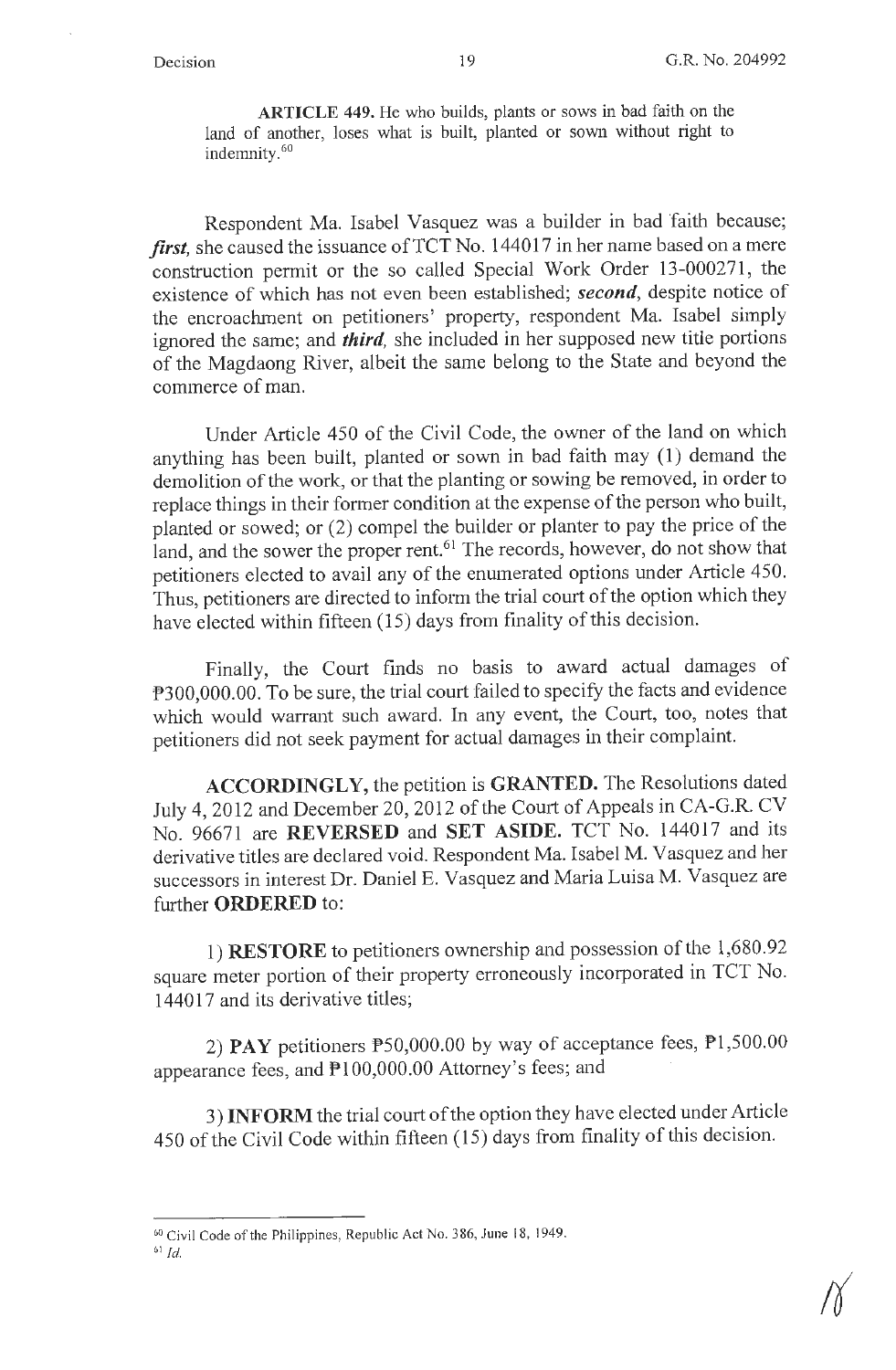These monetary awards shall earn six percent ( 6%) interest *per annum*  from finality of this Decision until fully paid.

**SO ORDERED.** 

**AMY C. LAZARO-JAVIER** 

Assoc/ate Justice

**WE CONCUR:** 

DIOSDADO M. PERALTA Chief Vustice Chairperson

**ALFREDO BRNJAMIN S. CAGUIOA** 

*L· k/-1.--* **E C. REvtS, JR.** 

Associate Justice

MAR Associate Justice